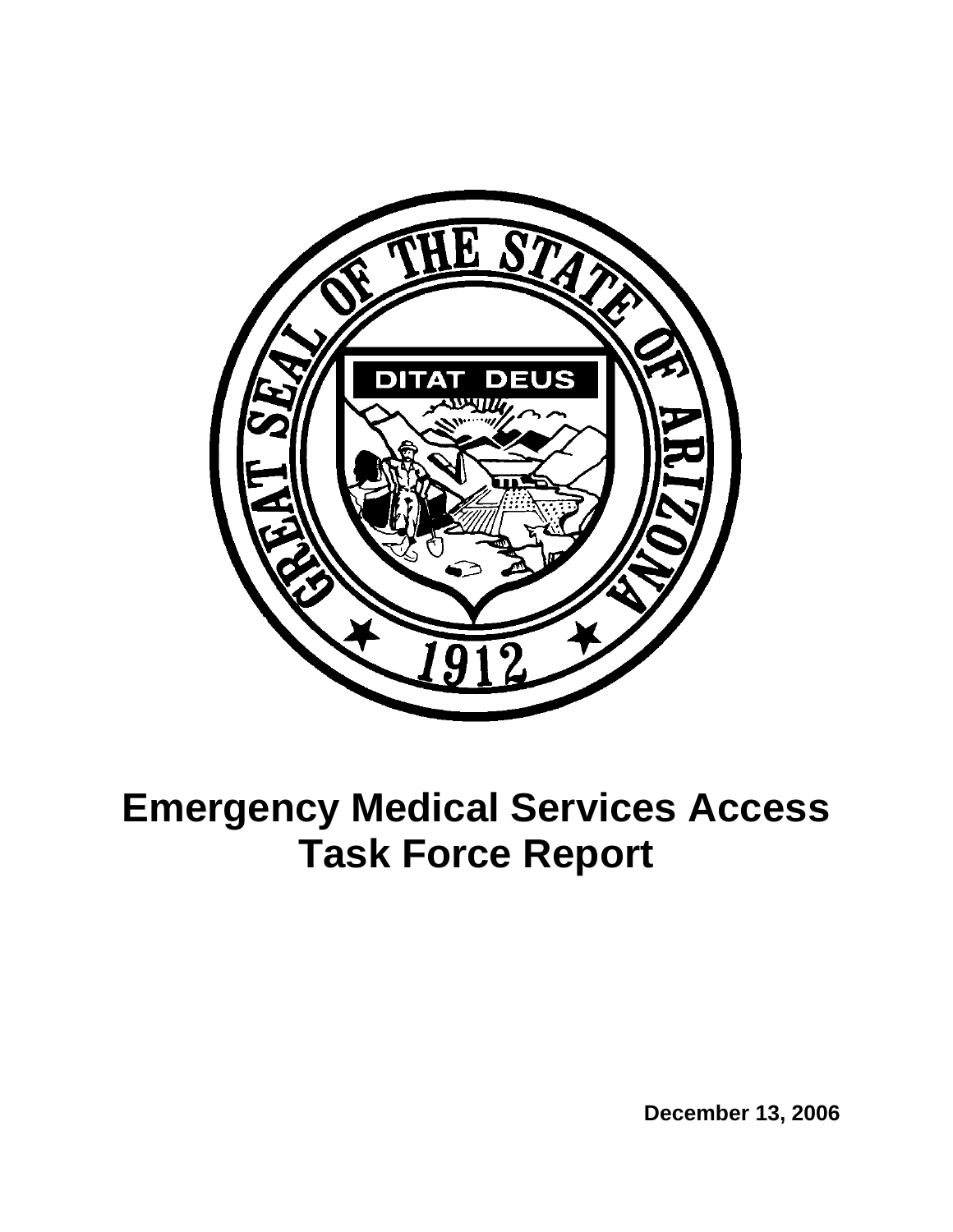## **TABLE OF CONTENTS**

|                                                             | $\overline{2}$  |
|-------------------------------------------------------------|-----------------|
|                                                             | $\overline{4}$  |
|                                                             | 7 <sup>7</sup>  |
|                                                             | 10 <sup>°</sup> |
| Related Recommendations Outside the Scope of the Task Force | 17              |
|                                                             | 18              |
|                                                             | 18              |
|                                                             | 19              |
|                                                             | 22              |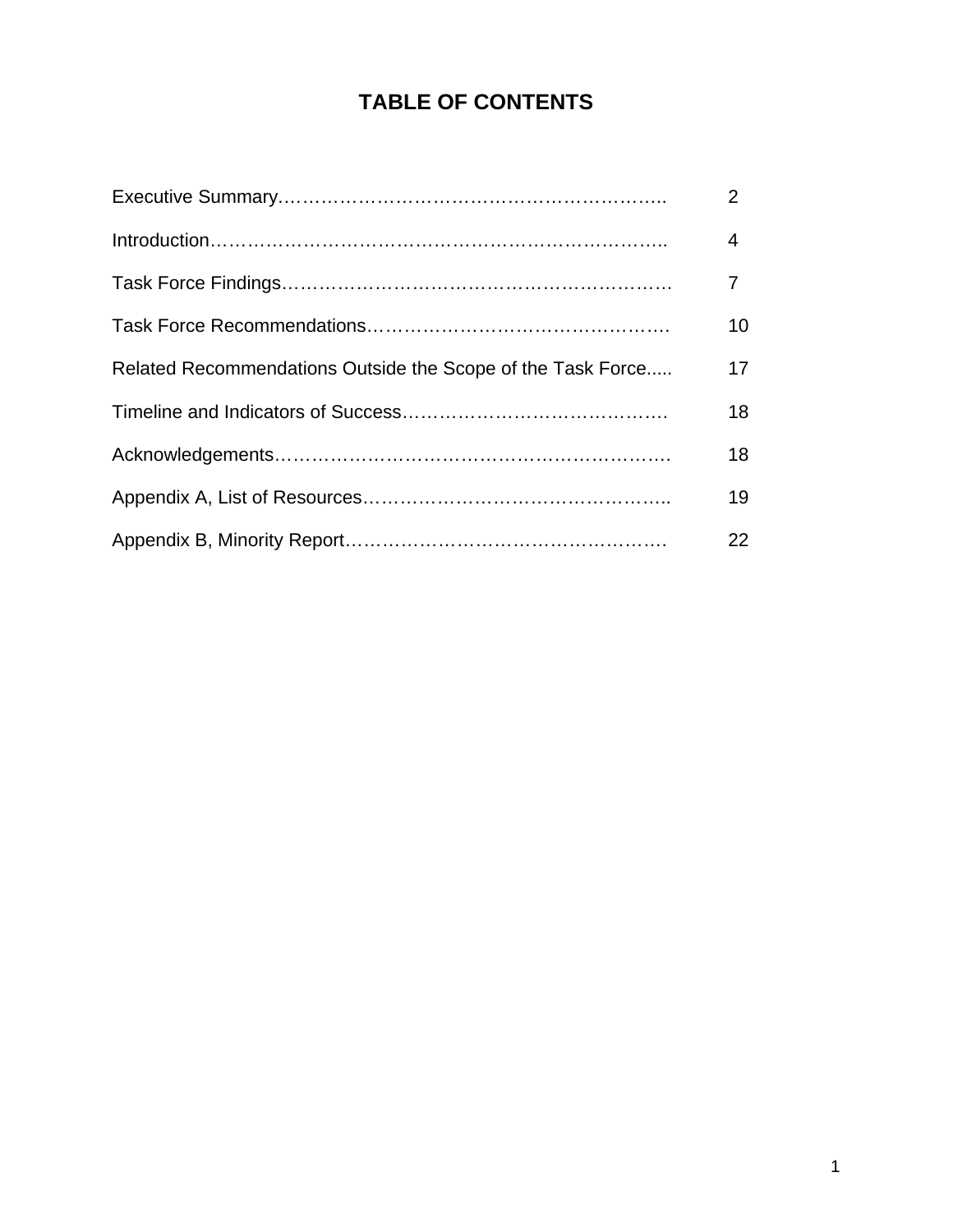## **Executive Summary**

 On May 25, 2006, Governor Janet Napolitano signed Executive Order 2006-09, forming the Emergency Medical Services Access Task Force (EMSA Task Force or the Task Force). The Executive Order recognized that Arizona faces increasing strain on its medical emergency and trauma systems, due in part to the combination of explosive population growth and national and State physician shortages. The Governor charged the EMSA Task Force with assessing the status of the emergency department and trauma center physician supply, and developing recommendations to improve the number of physicians who are providing emergency and trauma care in our State.

 The Task Force obtained and reviewed data and received public input on issues related to the Task Force's objectives, and considered various recommendations presented by individual Task Force members who represent a cross section of various healthcare interests.

 The Task Force found the following to be major contributing factors to the shortage of physicians serving Arizona's emergency departments and trauma centers:

- ¾ Unprecedented Demand for Health Care Services as the Result of Arizona's Population Growth and Demographics
- $\triangleright$  Limited Physician Supply
- ¾ Reluctance of Physicians to Provide On-Call Services in Emergency Departments and Trauma Centers

 To address the shortage of physicians in the State and the inadequate number of physicians available to provide on-call services to hospital emergency departments and trauma centers, the Task Force has made a number of recommendations. The Task Force believes that no one recommendation will resolve the current physician shortage and access concerns but that, instead, a broad-based, comprehensive approach is critical to obtaining the desired objectives. Accordingly, the Task Force recommends the following solutions:

- $\triangleright$  Increase the Overall Supply of Physicians (Primary and Specialty) in Arizona
	- $\triangleright$  Increase Funding for Graduate Medical Education
	- $\triangleright$  Expand the Capacity of the Downtown Phoenix Campus of the University of Arizona Medical School
	- ¾ Attract and Retain Physicians from Out-of-State
	- ¾ Reduce Obstacles to Medical Practice in Arizona
	- ¾ Better Utilize Retired and Part-Time Physician Workforce
	- ¾ Implement Strategies to Improve Access to Primary Care Providers to Reduce the Need for Emergency Physician Services in the State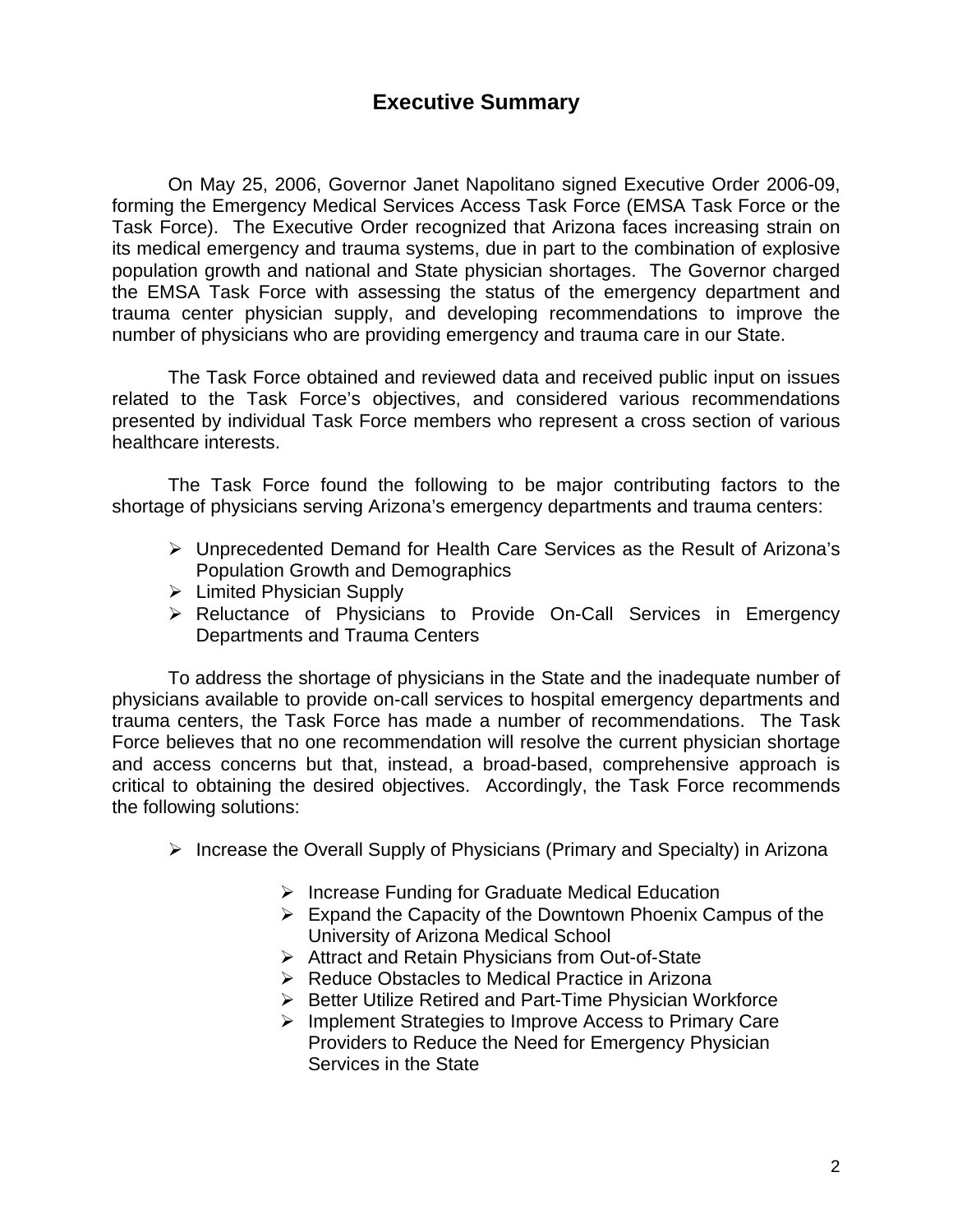- ¾ Increase the Number of Physicians Available to Provide Emergency Department and Trauma Center Services
	- $\triangleright$  Enhance Reimbursement for Physicians Providing Emergency Department and Trauma Center Services
	- ¾ Redesign Relationship Among Hospitals, Managed Care Plans and On-Call Physicians
	- $\triangleright$  Improve the Medical Liability Environment for Hospitals, Health Care Providers, and Physicians That Provide Emergency Department and Trauma Center Services
	- ¾ Utilize Technology to Assist Physicians Providing Emergency and Trauma Center Services

 In addition to these recommendations specifically designed to improve access to hospital emergency department and trauma center physician services, individual Task Force members made several recommendations that were outside the scope of the Task Force. The Task Force raises related recommendations for review and further discussion by the appropriate regulatory bodies. Finally, the EMSA Task Force recommends a timeframe for implementation, as well as measures of success to monitor the efforts of its recommendations.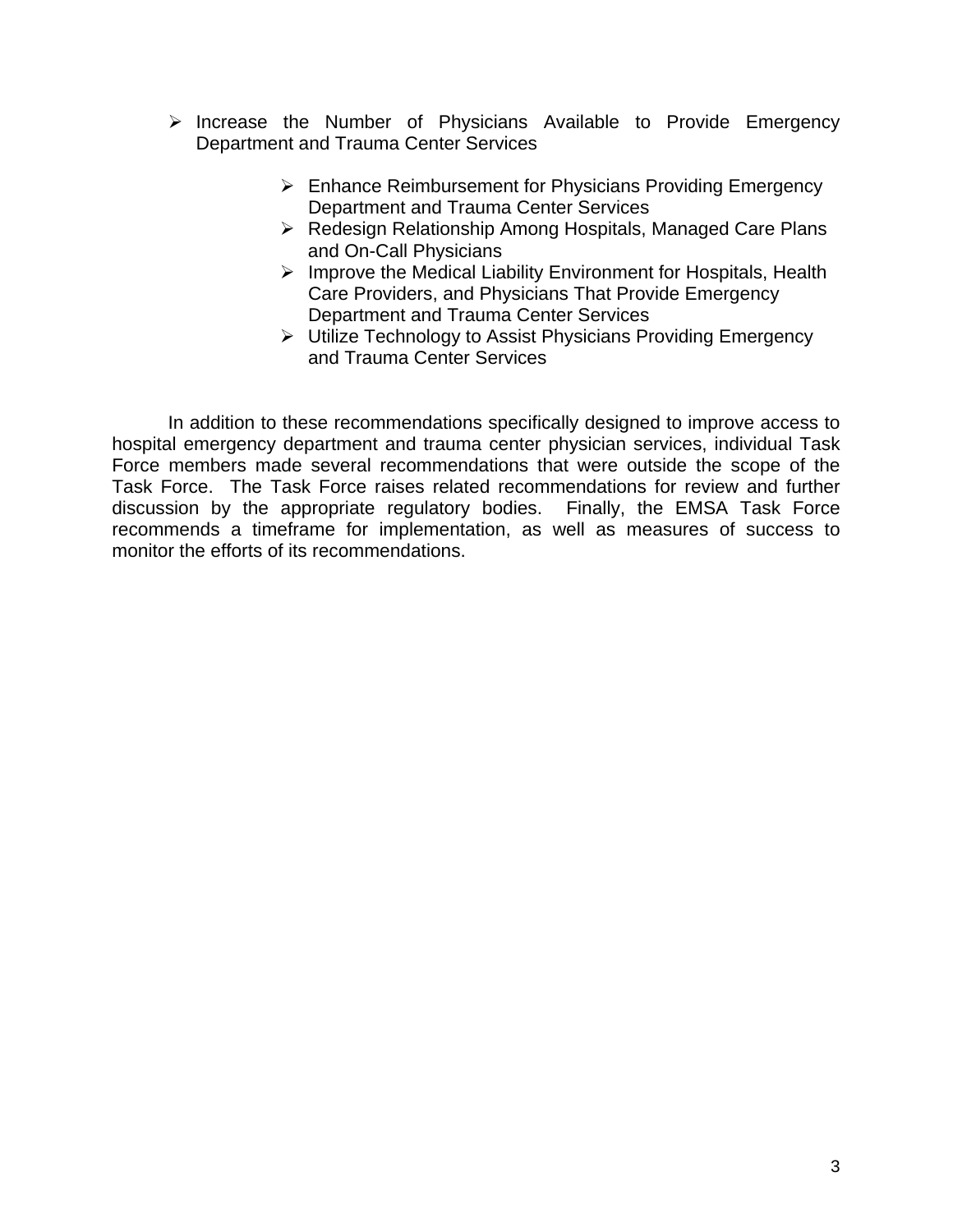## **Introduction**

 While the number of physicians practicing in Arizona continues to rise, Arizona's unprecedented population growth has historically outstripped the State's ability to attract and train sufficient physicians to practice in the State, particularly in rural and medically underserved areas. Without significant efforts, Arizona's critical service shortfalls will only worsen.

 Likewise, Arizona hospitals are experiencing unprecedented demands for emergency and trauma services, exacerbated by a shortage of hospital beds and staff. A particularly acute dimension of this issue is the lack of physicians available and willing to serve emergency department and trauma patients. Unlike past historical practice patterns, today, most Arizona hospitals do not directly employ the majority of physicians serving on their medical staffs. Hospitals therefore, must rely on an adequate number of physicians choosing to become medical staff members and on medical staff bylaws and hospital directives that require medical staff members to serve periodically "on call" in the emergency department. A complex web of federal laws and regulations, reimbursement, liability and credentialing issues, and such matters as funding for graduate medical education, all influence physician availability and willingness to provide emergency department and trauma center services. Because of the complexity of these influences, hospitals cannot solve the physician shortage alone. However, solutions may come from meaningful discussion among key stakeholders.

 It is commonly accepted that Arizona hospitals already suffer from inadequate emergency department and inpatient capacity and an overall physician shortage. Because demand for access to emergency and trauma services will increase proportionately as Arizona's population grows and ages, a comprehensive assessment and development of strategies is needed now. In order to accomplish this goal, in establishing the EMSA Task Force, Governor Napolitano brought together experienced stakeholders to address likely causes and make recommendations for meaningful improvements.

 The EMSA Task Force is not alone in this effort. The Arizona Department of Health Services has formed several working groups to address related hospital overcrowding issues, including hospital throughput, diversion strategies, hospital surge capacity, education and best practices in emergency department management.

Governor Napolitano issued Executive Order 2006-09 on May 25<sup>th</sup> 2006 to establish the Emergency Medical Services Access Task Force. The Executive Order specifically charges the EMSA Task Force with assessing the status of Arizona's emergency department and trauma center physician supply, identifying factors that may have lead to the current shortage, and making recommendations, including time frames, for actions the State may take to address the situation. The Governor has requested a full report of these findings and recommendations by January 1, 2007.

 The members of the Task Force are experienced individuals interested in improving access to emergency and trauma care in Arizona. Applying their own experience and expertise, as well as considering information provided by the public and the members<sup>[1](#page-4-0)</sup>, the EMSA Task Force has provided specific recommendations. Ultimately, no one recommendation will adequately increase physician resources in hospital emergency departments and trauma centers. Stakeholders, including the public, will need to work collaboratively over time to make improvements and assure public access to quality emergency and trauma services throughout Arizona.

<span id="page-4-0"></span> 1 For a list of documents and references reviewed by the EMSA Task Force see Appendix A.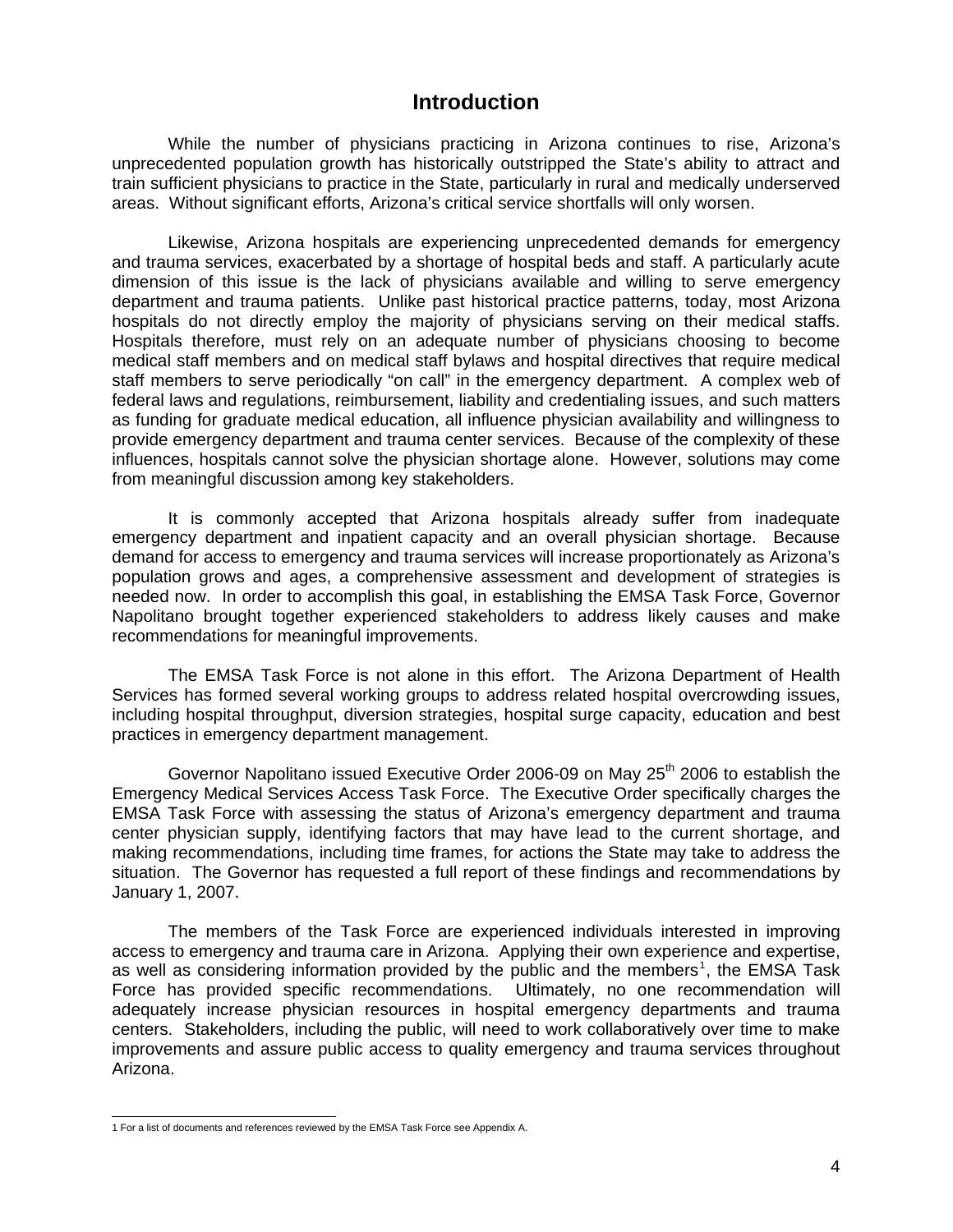## **Chairman**

The Honorable Christopher M. Skelly (ret.)

## **Membership**

Judith A. Berman, Esq. Partner, Doyle, Berman, Gallenstein, P.C.

Bruce Bethancourt, M.D. Past President of the Arizona Medical Association Regional Medical Director of Banner Arizona

> January Contreras, Esq. Health Policy Advisor to the Governor

Charles Finch, D.O. FACOEP Board Certified Emergency Physician Scottsdale Emergency Associates President Elect, Arizona Osteopathic Medical Association

> Susan Gerard, Director Arizona Department of Health Services

Linda Hunt C.E.O. St. Joseph's Hospital and Medical Center Arizona Hospital and Health Care Association

Jim Ledbetter, Esq. Chairman, Board of Trustees Verde Valley Medical Center & Northern Arizona Healthcare

Julie Nelson, Esq. Partner, Coppersmith Gordon Schermer Owens & Nelson PLC

> Msgr. Richard O'Keefe Representing Arizona Consumer Interest

Arthur L. Pelberg, M.D. President and Chief Medical Officer Schaller Anderson, Incorporated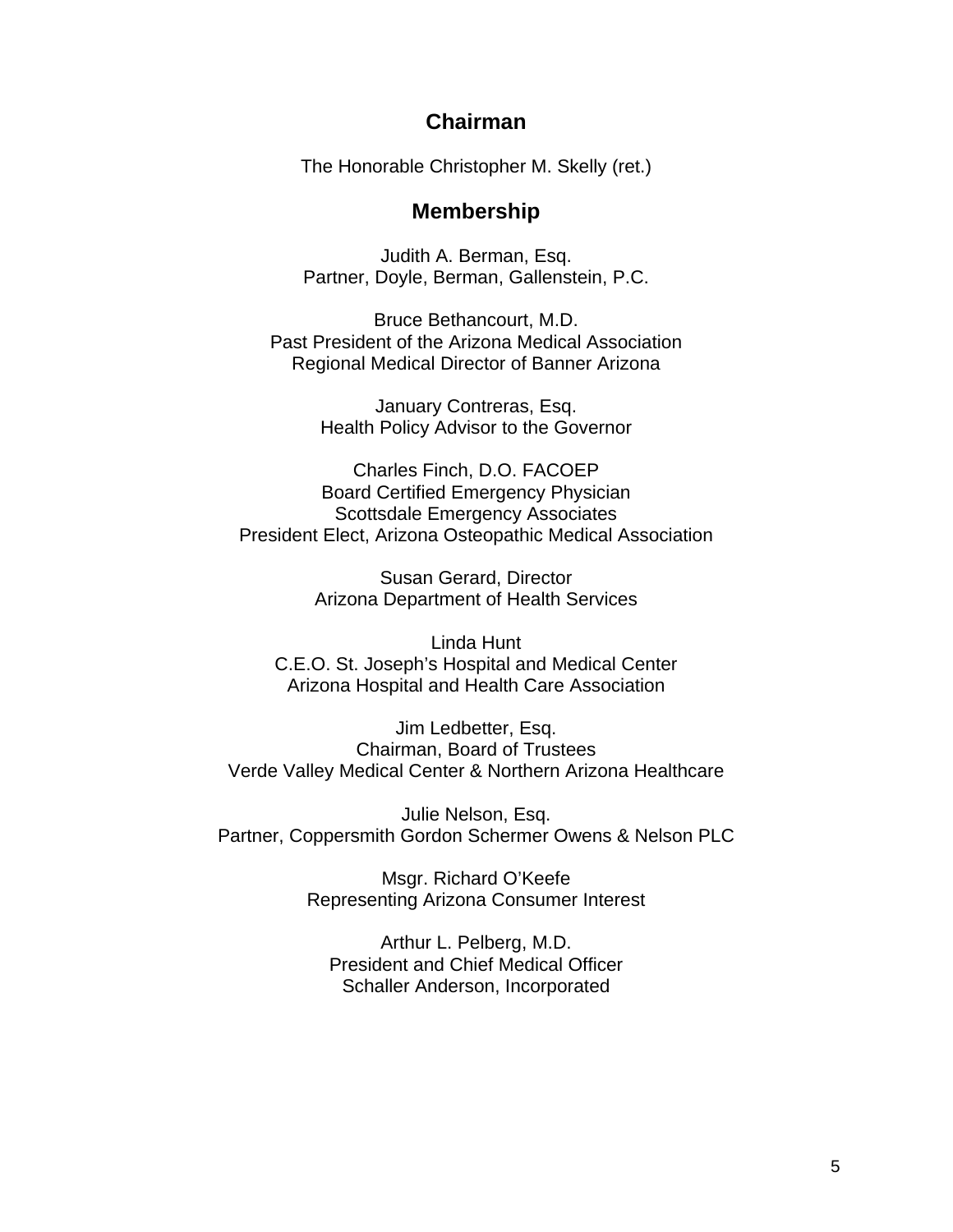## **Membership Continued**

Richard Polheber Sr. Vice President and C.E.O. Carondelet Holy Cross Hospital, Nogales, Arizona

Patt Rehn, R.N., MS Executive Director, Arizona Nurses Association

Anthony Rodgers, Director Arizona Health Care Cost Containment System

Roy L. Ryals C.E.P. Director of Emergency Medical Services Rural/Metro & Southwest Ambulance

Thomas Ryan, Esq. Representing the Arizona Trial Lawyers Association

> Donald Warne, M.D. Arizona State University

Anne Winter Vice President, Ovations

## **Task Force Staff**

William R. "Ron" Anderson Task Force Staff Director Arizona Department of Health Services Bureau of Emergency Medical Services and Trauma System

Amanda Valenzuela Lynelle Brooks-Dorsey Task Force Administrative Support Arizona Department of Health Services Bureau of Emergency Medical Services and Trauma System

Jack Steele Task Force ITS Support Arizona Department of Health Services Bureau of Emergency Medical Services and Trauma System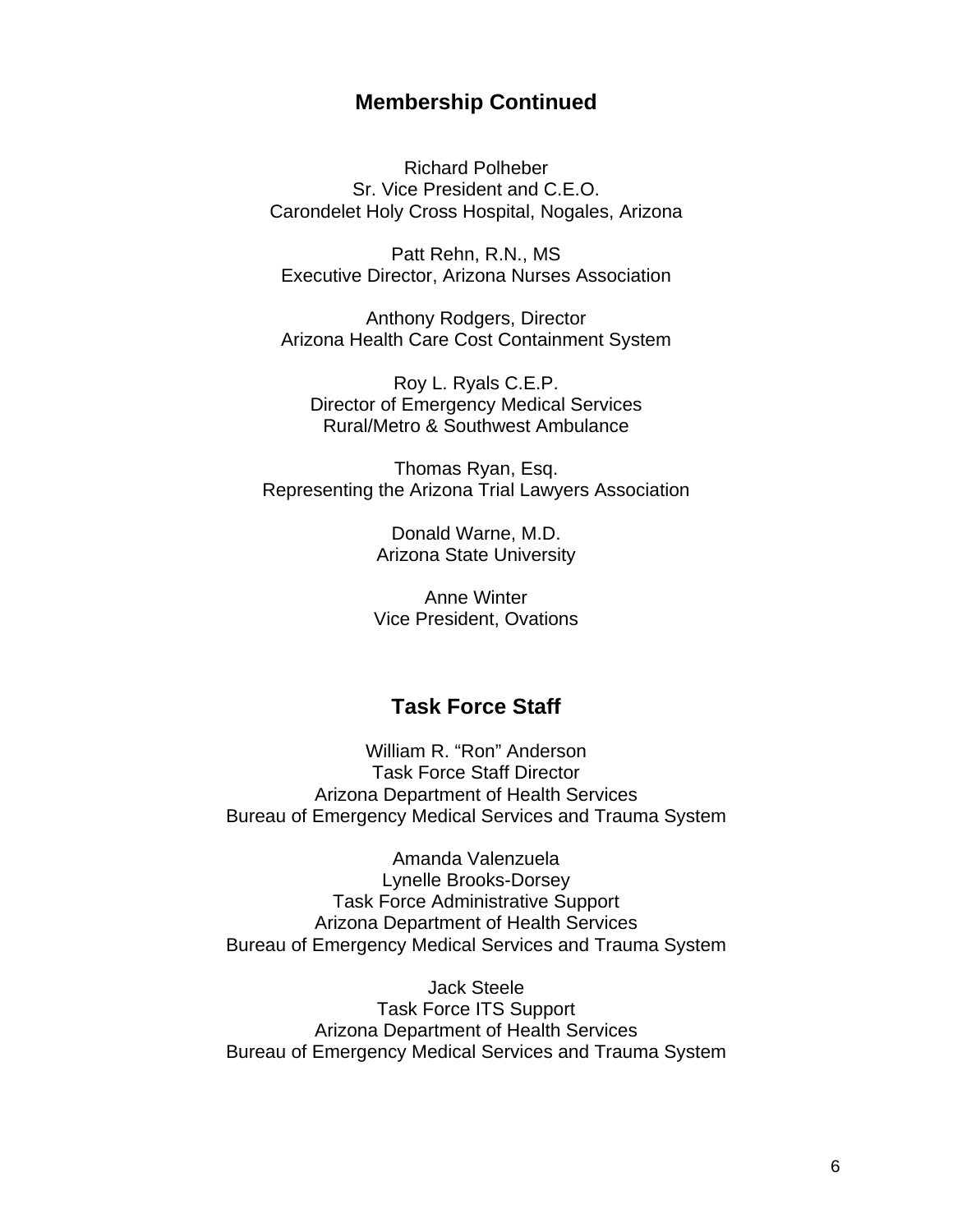## **Task Force Findings**

 The EMSA Task Force identified a set of core factors that have influenced the current shortage of physicians providing medical emergency and trauma services.

## **I. Unprecedented Demand for Health Care Services as the Result of Arizona's Population Growth and Demographics**

 Arizona is one of the fastest growing states in the nation. Arizona's population has grown from 3.7 million in 1993 to 5.9 million in 2005. This exceptional growth, over a short period of time, has produced many challenges, but one of the most serious involves the State's health care delivery system. Population growth has outpaced health care facility construction, workforce training, and physician supply.

 Looking to the future, Arizona's elderly, the population with the greatest overall acute health care needs, will triple in size and represent 26% of the State's population by 2050. Based on current and projected population increases, Arizona will certainly need additional hospital beds.

 With increased population inevitably comes an increased volume of patients in emergency departments and trauma centers. For most hospitals, the sheer number of patients makes it difficult and sometimes impossible to provide care for emergency department patients in a timely manner. The result is a greater need for physicians to serve those patients, both in the emergency departments themselves and during the inpatient hospital stays that follow for some patients. One component of increased patient volume believed to have an especially significant impact on emergency department crowding is the volume of patients needing urgent psychiatric care services.

## **II. Limited Physician Supply**

While the number of physicians practicing in Arizona is increasing, the increases have not always happened fast enough to keep up with Arizona's growing population. Indeed, today, Arizona's physician workforce in Arizona continues to increase, largely by in-migration, at pace with population growth.  $2$  Still, a shortage exists. The Arizona physician workforce increased by 51% from 8,026 physicians in active practice in 1994 to 12,121 in 2004. The increase in the physician workforce outpaced the increase in the Arizona population during the same decade resulting in an increase in the physician to population ratio from 190/100,000 to 208/100,000. However, the physician to population ratio in Arizona was still far below the national average of 283/100,000 in 2004. In 2005, there were 13,215 active physicians practicing in Arizona resulting in a physician to population ratio of 219/100,000. This compared to a national estimate of 293/100,000. Arizona's physician to population ratio continued to be well below the national average. The estimated shortage of physicians in Arizona in 2005 was over 2,200.

<span id="page-7-0"></span> 2 The Arizona Physician Workforce Study - Part 1: W. Johnson, M. Rimsza, T. Garey, M. Grossman, 2005, and The Arizona Physician Workforce Study: Part II,1994-2005. M. Rimsza, W. Johnson, M. Speicher, M. Grossman, 2006.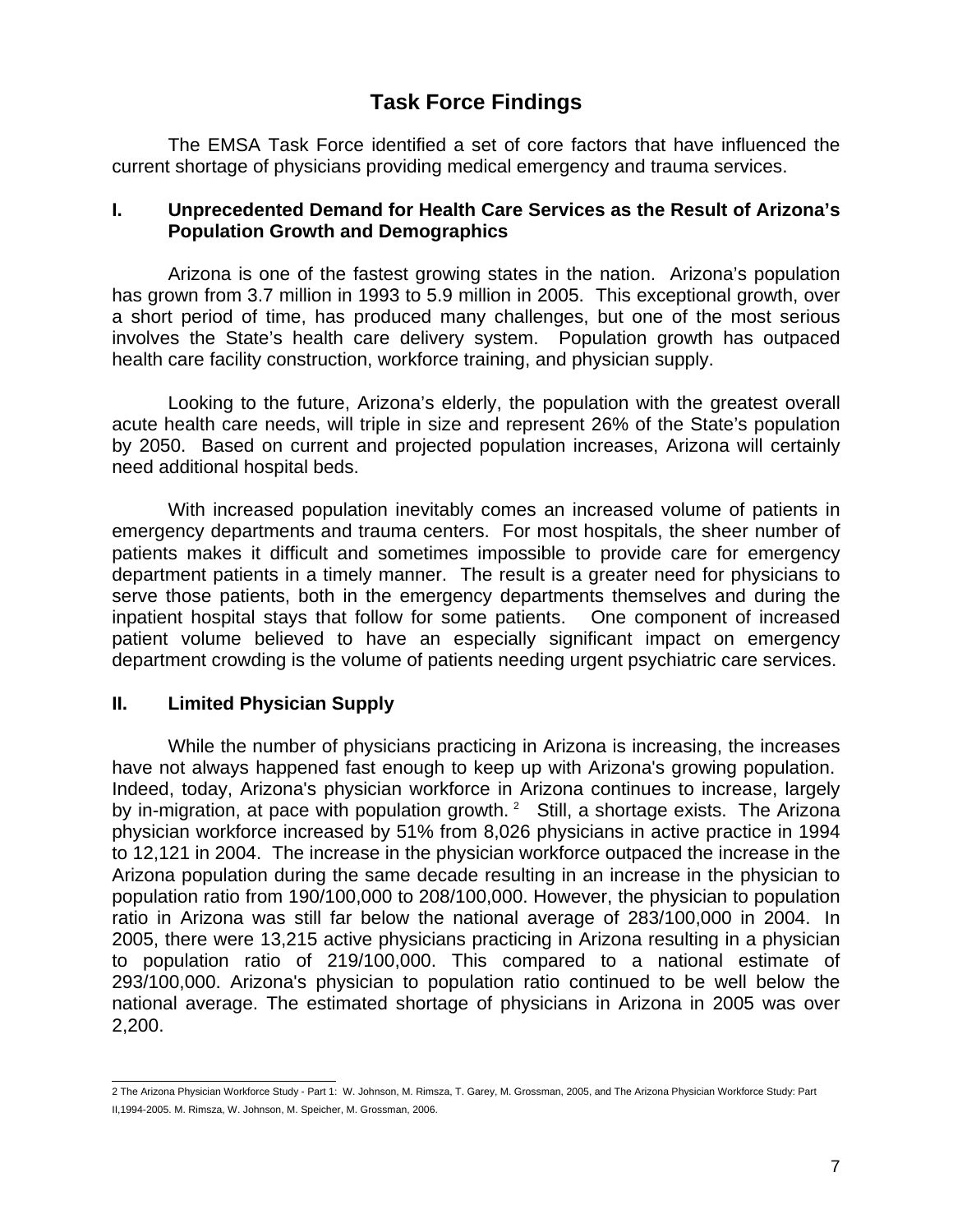All or part of every county in Arizona has been designated as a Health Professional Shortage Area (HPSA). Thirty-nine Medically Underserved Areas (MUAs) and eleven Medically Underserved Populations (MUPs) have also been designated. In total, there are fifty medically distressed areas in the State. Four counties have been designated as whole county MUAs and two counties as whole county MUPs. Although each county has improved the ratio of physicians to residents between 1992 and 2004, no county in the State has met the 2005 national average.

The EMSA Task Force attributes Arizona's physician shortage to a number of factors. One factor is the limited number of graduate medical education programs and resident training positions in the State. Arizona has only 20 residency positions for every 100,000 people, compared to 25 or more resident training positions for other western States. To reach even this basic level, Arizona must add 300 new residency positions. Since studies show that a majority of physicians who attend residency programs in Arizona later practice medicine in the State, it is important to attract new physicians with increased and enhanced graduate medical education training opportunities. Indeed, Arizona's resident retention rates are among the second best in the country. $3$ 

Arizona's medical liability environment may also be an important factor. The Arizona Medical Association and numerous specialty societies consider Arizona to be in need of medical liability reform. This lack of reform may make Arizona less attractive to physicians than other States.

 There is some concern that low physician reimbursement for health care services is also a cause of Arizona's physician shortage. Despite the record increase in health insurance premiums for employers each year beginning in 2002, Arizona's managed care plan fee schedules have not kept pace with physician practice expenses within the past five years, resulting in an overall decrease in physician reimbursement. For example, nationally, primary care physicians' income, adjusted for inflation, decreased by 10.2% between 1995 and 2003.<sup>[4](#page-8-1)</sup>

Finally, physicians also cite barriers to licensing and managed care credentialing as factors relevant to Arizona's physician shortage.

### **III. Reluctance of Physicians to Provide On-Call Services in Emergency Departments and Trauma Centers**

 The EMSA Task Force noted an increasing complaint among hospitals about the decreasing numbers of physicians available and willing to serve on-call in emergency departments and trauma centers. Task Force members identified several factors that may deter physicians from serving in an emergency department or trauma center.

 3 JAMA September 7, 2005 Article volume 294 No. 9

<span id="page-8-1"></span><span id="page-8-0"></span><sup>4</sup> Center for Studying Health System Change (HSC), 2004-2005 Community Tracking Study Physician Survey.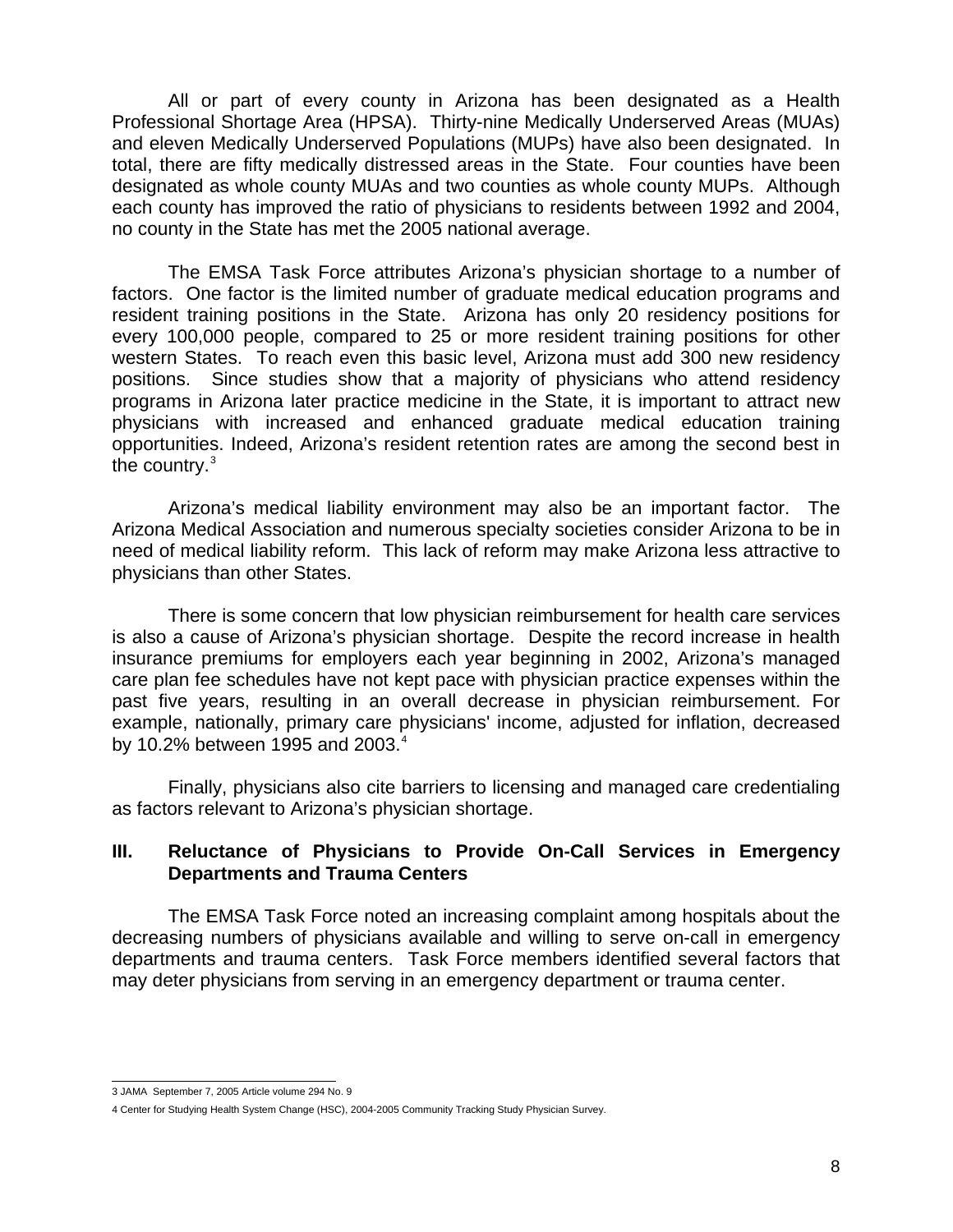To begin with, physicians often find emergency service unattractive because it involves disruption to both personal life and private practice.<sup>[5](#page-9-0)</sup> The federal EMTALA law and regulations currently require hospitals (and their on-call physicians) to accept emergency transfers from hospitals and communities across the State and beyond, which increases the burden on on-call physicians.<sup>[6](#page-9-1)</sup> Once they have evaluated and treated patients in the emergency setting, physicians may be required to continue to see these patients for a period of time until their condition is stabilized or resolved, sometimes without reimbursement. In some instances, such follow-up care is made more difficult by the patient's insurance plan or failure to follow discharge instructions.

 As a complicating factor, an increased patient population and use of hospital emergency departments by patients seeking primary care or non-emergent services has placed an unprecedented burden on hospital emergency departments and trauma centers.<sup>[7](#page-9-2)</sup> Many hospitals report that their inpatient units and emergency departments are routinely overcapacity. This increased patient volume further increases the demands on the State's on-call physicians, particularly as the demands of their own practices are also increasing.

Compounding this problem is the fact that hospitals and physicians sometimes have little historical and clinical information on emergency department patients, who frequently present with complex medical issues. Finally, uncompensated care for hospitals and on-call physicians is a significant concern.

Many physicians also contend that emergency department and trauma patients result in increased EMTALA and medical liability to the physician, which a physician is not always willing to assume. In a recent informal survey conducted by the Arizona Medical Association, 23% of physicians who do not currently take emergency department calls stated that the primary reason was increased medical liability exposure.<sup>[8](#page-9-3)</sup>

 To cope with these concerns, some physicians are increasingly obtaining selective or narrow medical staff privileges in hospitals, or dropping medical staff privileges altogether. Such a choice reduces the physician's ability to serve patients in the emergency department.<sup>[9](#page-9-4)</sup> Moreover, some specialists have the ability to perform their more lucrative procedures outside of the hospital setting in facilities such as specialty surgical hospitals or other ambulatory care settings, reducing the need for medical staff membership altogether.<sup>[10](#page-9-5)</sup>

 In an effort to maintain on-call services, as required by federal law, many hospitals now compensate physicians for their on-call services. Irrespective of this effort, hospitals are finding it increasingly difficult to provide on-call physician services in

<span id="page-9-0"></span> 5 See e.g., American College of Surgeons, "A Growing Crisis in Patient Access to Emergency Care" (June 2006); Arizona Medical Association, ED Specialist 2006 Survey.

<span id="page-9-1"></span><sup>6</sup> See e.g., American College of Surgeons, "A Growing Crisis in Patient Access to Emergency Care" (June 2006).

<span id="page-9-2"></span><sup>7</sup> St. Luke's Health Initiatives, Fact and Fiction: Emergency Department Use and the Health Safety Net in Maricopa County (April 2004).

<span id="page-9-3"></span><sup>8</sup> Arizona Medical Association ED Specialist 2006 Survey.

<span id="page-9-4"></span><sup>9</sup> See e.g., American College of Surgeons, "A Growing Crisis in Patient Access to Emergency Care" (June 2006).

<span id="page-9-5"></span><sup>10</sup> See e.g., Mitchell, J.M., "Effects of Physician-Owned Limited Service Spine and Orthopedic Hospitals in Oklahoma," Georgetown University Public Policy Institute (April 26, 2005).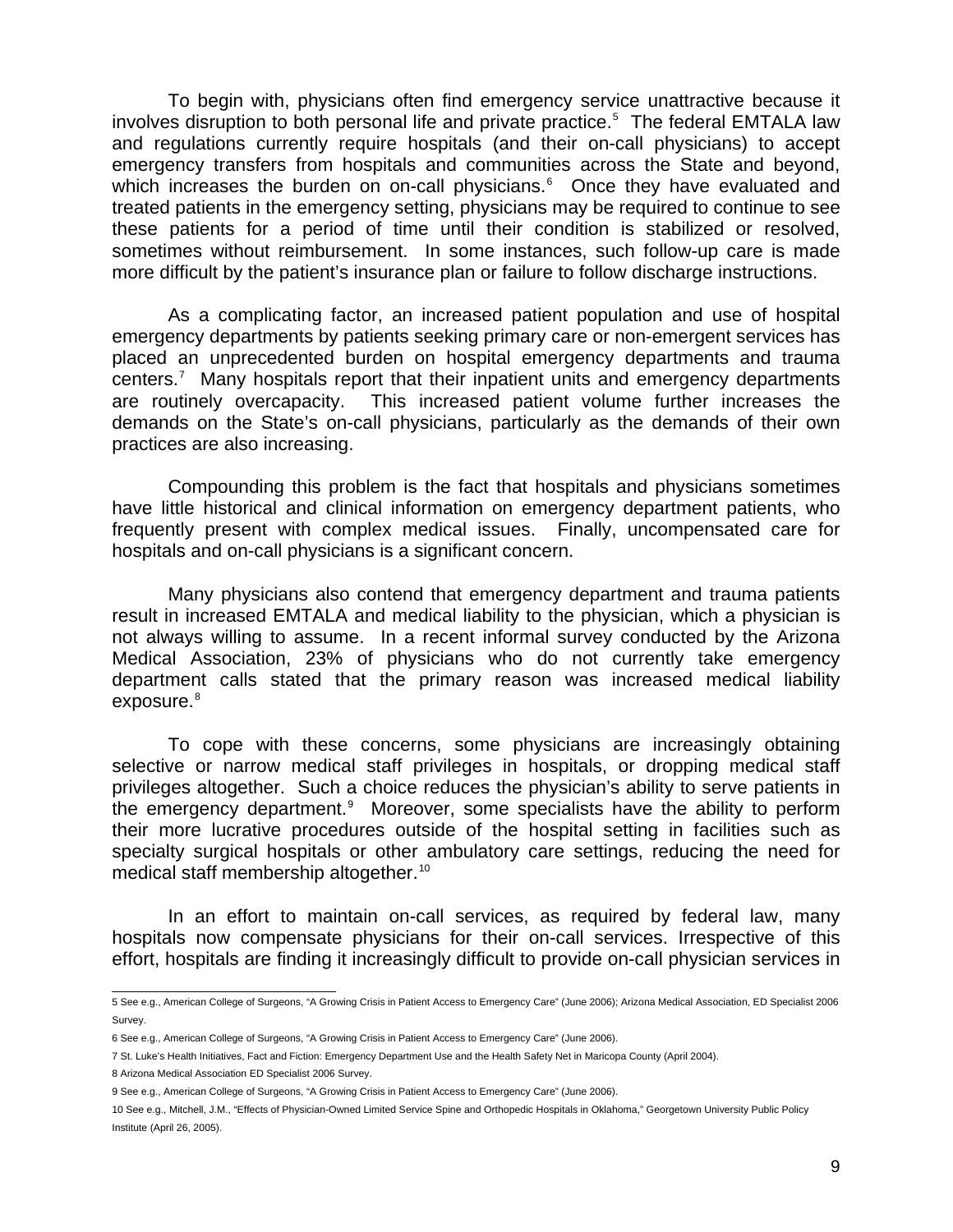a variety of core services, including, for example, orthopedics and neurosurgery. For fear of losing these specialists from hospital medical staffs altogether, some hospitals are forced to offer physicians less demanding on-call coverage schedules, further reducing patient access to critical on-call physician services.

## **Task Force Recommendations**

 The EMSA Task Force has generated a variety of recommendations to address the shortage of physicians available to provide services in hospital emergency departments and trauma centers. These recommendations are set forth below.

## **I. Recommendations to Increase the Overall Supply of Physicians (Primary and Specialty) in Arizona**

 The shortage of on-call physicians for emergency department and trauma services is directly tied to the overall shortage of physicians in Arizona. Task Force members believe that more rapidly increasing the number of physicians in the State would increase the pool available for emergency department and trauma services. The Task Force requests that the following recommendations be implemented, in addition to the recommendations set forth elsewhere in this report.

## A. *Increase Funding for Graduate Medical Education*

- Increase the number of graduate medical education (GME) programs and resident slots, so that a larger number of residents and fellows will complete their training in Arizona. Studies show that physicians who train in a State are more likely to continue their practice in that State. In 2006, Governor Napolitano and the legislature approved new funding for GME programs. This is a critical investment that the State should continue to build on. A goal for the State to consider is to ensure that Arizona's GME opportunities are on par with other western States. To do this, Arizona needs at least 300 new resident positions, at an estimated total cost of \$100,000 per resident. Expansion of residency programs is an effective approach to gain ground on the current physician shortfall throughout the State, particularly in rural areas. New funding targeting programs and rotations in rural areas would significantly increase the likelihood of retaining physicians in those areas. Funding GME programs through the Medicaid program allows the State to utilize an approximate 66% match of federal dollars to help finance these programs.
- Provide graduate medical education funding to provide "refresher" courses and training programs for physicians who wish to reenter the workforce after a period of years (*e.g.*, semi-retired physicians, physicians who have taken a leave of absence, or physicians who would like to reenter the workforce after a period of years).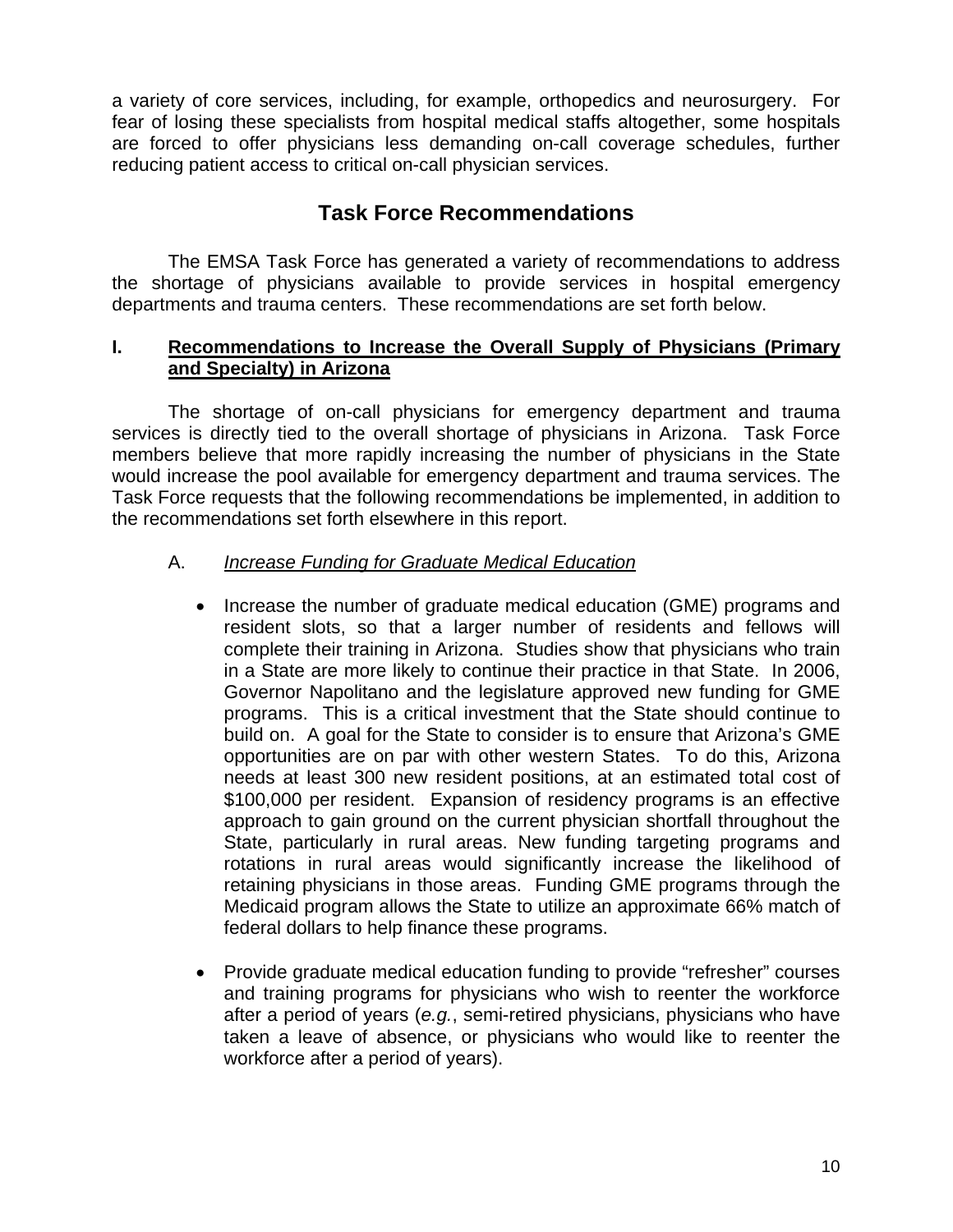## B. *Expand the Capacity of the Downtown Phoenix Campus of the University of Arizona Medical School*

• It is recognized that increasing the number of medical schools in Arizona will be helpful in addressing physician shortfalls.<sup>[11](#page-11-0)</sup> Leaders from the State, City of Phoenix, universities, medical sector and nonprofit sector came together and accomplished the essential task of expanding the University of Arizona's Medical School to downtown Phoenix. In the fall of 2007, the first 24 students will enter the campus. This is a critical accomplishment for Arizona. Now, however, efforts to rapidly reach the school's goal of serving a 150-student per class capacity must be a priority for the State.

## C. *Attract and Retain Physicians from Out-of-State*

- Provide "one-stop shopping" service for licensure and credentialing for physicians who wish to practice in Arizona. This may be accomplished through a physician recruitment office or agency, either state or privately funded, that works with the State's two physician licensing boards, managed care plans, and hospitals to provide assistance with the physician licensure, credentialing, and hospital privileging process. The office or agency would review and approve physicians for licensure and credentialing in a manner that is compliant with State licensure requirements, National Committee for Quality Assurance (NCQA), Joint Commission on Accreditation of Healthcare Organizations (JCAHO), and other accreditation standards for physician licensure and credentialing, which would then be accepted by the State's licensing boards and managed care plans.
- Adopt and require the use of a single application for licensure and managed care credentialing, so that physicians do not have to complete multiple applications, similar to those implemented in other states.
- Market Arizona as an attractive place for physicians to practice. Provide assistance for physicians relocating to Arizona (*e.g.,* real estate agent referrals, physician market information, business assistance and favorable loan terms to physicians who wish to practice in Arizona).
- Establish a State physician loan payment program for physicians willing to practice in the State for at least two years and provide on-call services in the State, assuming that the physician practices in a community where a hospital is located. This program may be tailored to apply to certain types of physicians that are in demand as determined by relevant data (*e.g.*, rural primary care physicians, designated specialists).

<span id="page-11-0"></span> 11 The Arizona Physician Workforce Study – Part II: 1994-2005. W. Johnson, M. Rimsza, M. Speicher, M. Grossman, 2006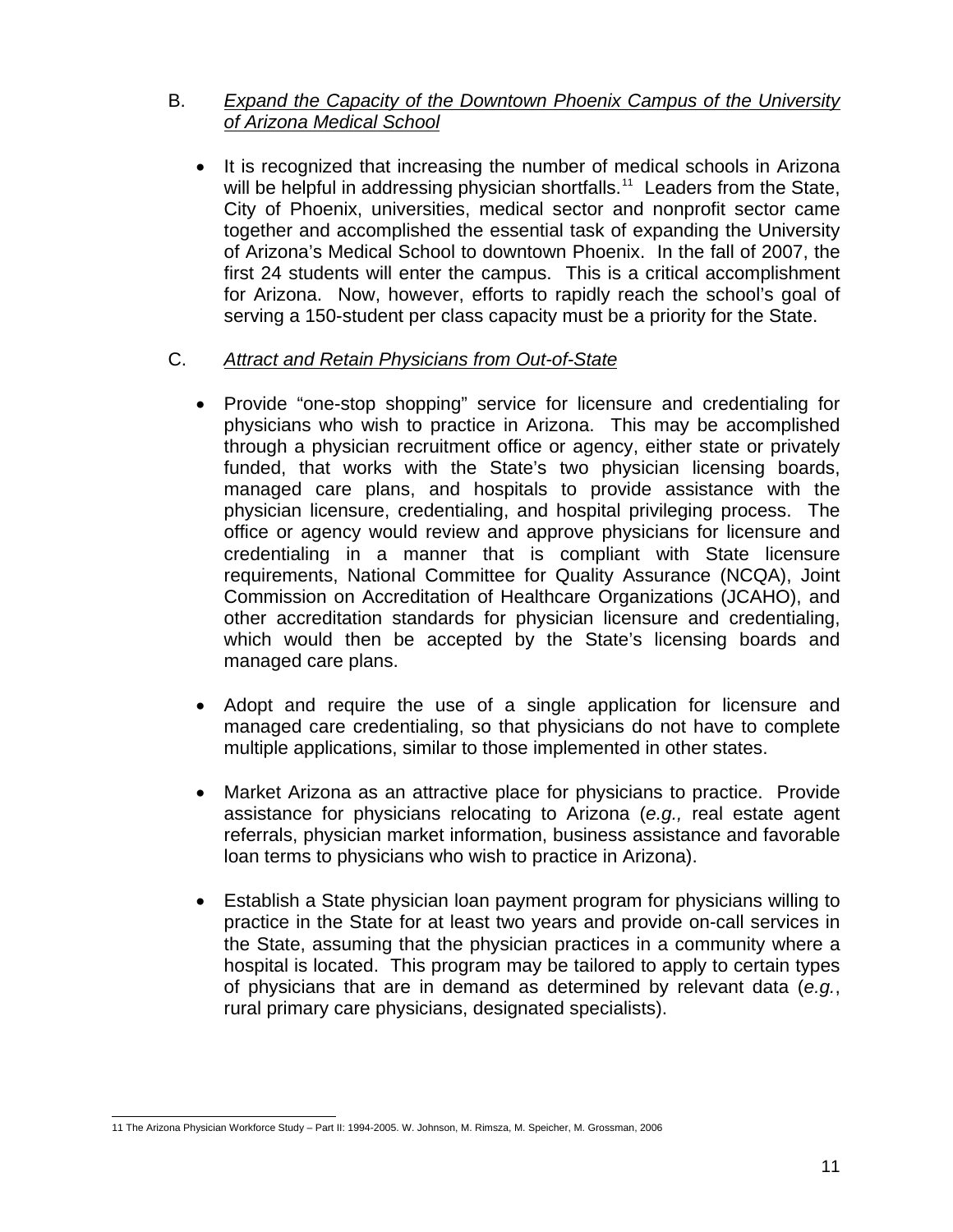• Provide additional education and assistance to physicians who have just completed their residency programs to assist them in practical obstacles such as joining or opening a medical practice and obtaining managed care contracts.

## D. *Reduce Obstacles to Medical Practice in Arizona*

- Provide funding to Arizona's two State physician licensing boards to expedite and streamline the physician licensure process in the event that a single licensure/credentialing process cannot be implemented as described above.
- Assist managed care companies in reducing their initial credentialing timeline by working with NCQA, JCAHO, or other national accrediting agencies to simplify their credentialing procedures, in the event that a single licensure/credentialing process cannot be implemented as described above.
- Work with managed care plans to promptly provide retroactive reimbursement for services physicians render to plan subscribers before the physician credentialing process is completed.

## E. *Better Utilize Retired and Part-Time Physician Workforce*

• Provide incentives for retired and part-time physicians to continue to provide physician services within the State, consistent with those recommended for all physicians, as described elsewhere in this report.

## F. *Implement Strategies to Improve Access to Primary Care Providers to Reduce the Need for Physician Services in the State*

EMSA Task Force members believe that physician workloads could be reduced if there is more effective utilization of nurse practitioners. Nurse practitioners are highly-qualified independent practitioners that can positively impact access to primary care services. In addition, recognition of nurse practitioners as independent practitioners in the field will help reduce the need for emergency department services.

• Work with AHCCCS managed care plans and other private health insurance plans that do business in Arizona to credential, empanel, utilize and directly reimburse independent nurse practitioners, consistent with the AHCCCS and Medicare reimbursement methodology for these practitioners. Registered nurse practitioners have autonomous practice authority under Arizona law, but if they cannot be reimbursed for their services they cannot establish financially viable offices and clinics to provide primary care services to Arizona residents.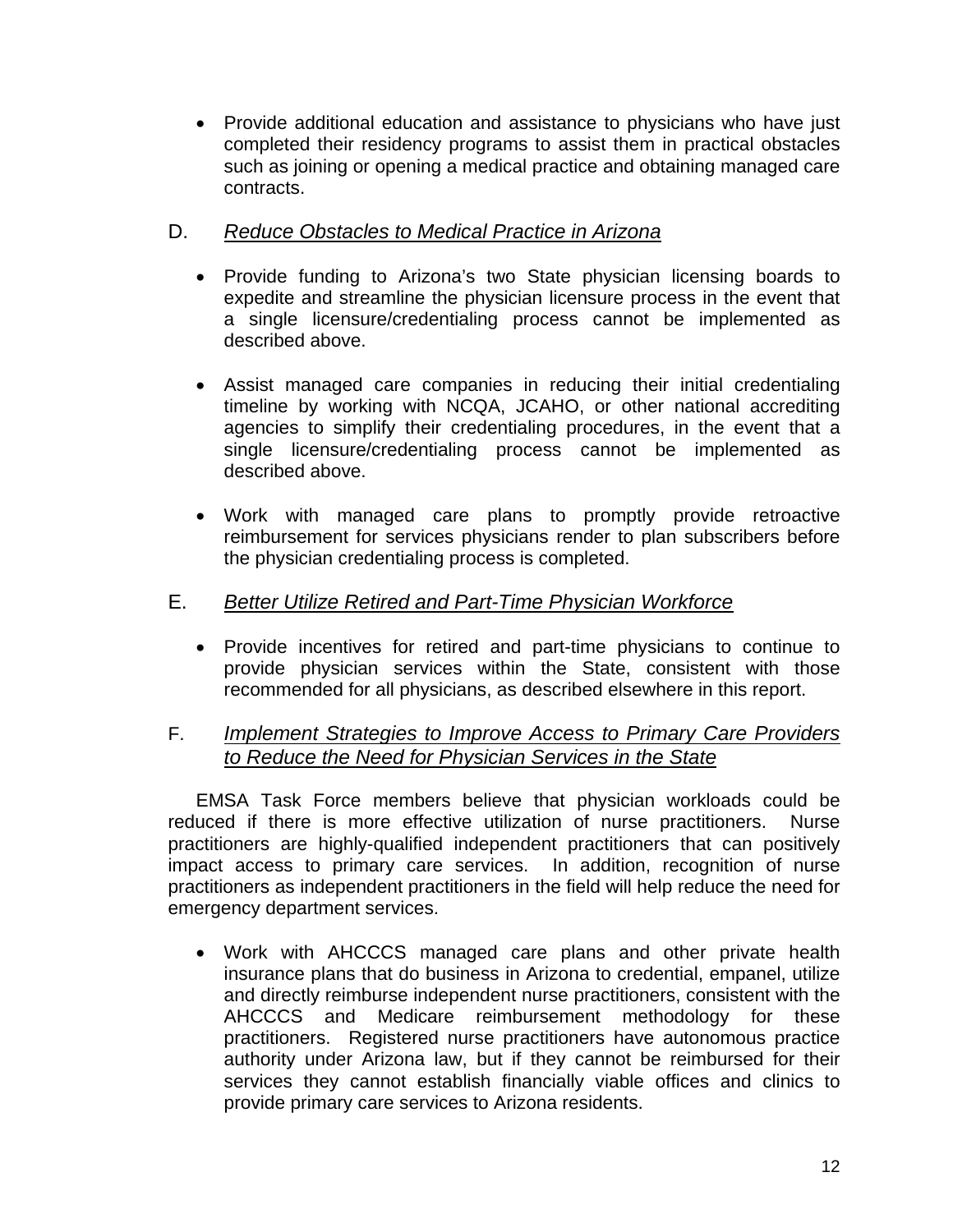- Promote efficient use of nurse practitioner services in emergency departments.
- Implement measures similar to physician incentives set forth in this report to increase the number of nurse practitioners in the State (*e.g.*, increased education funding, decreased obstacles to practice in the State).
- EMSA Task Force members believe that physician workloads could be reduced if the shortage of other types of health care providers within the State were adequately addressed. The Task Force recommends that the State continue its efforts to increase the nurse workforce and implement measures to attract other types of health care professionals, including physician assistants, therapists, technicians, and other providers to the State.

## **II. Recommendations to Increase the Number of Physicians Available to Provide Emergency Department and Trauma Center Services**

## A. *Enhance Reimbursement for Physicians Providing Emergency Department On-Call and Trauma Center Services*

 EMSA Task Force members strongly believe that the number of physicians available and willing to provide emergency department, on-call, and trauma services could be increased through appropriate and targeted reimbursement. This Task Force, however, lacks the specific expertise to determine the precise changes to existing reimbursement systems necessary to accomplish this result. Accordingly, the Task Force recommends that the State, through agency staff, initiate a study to determine the best method(s) to provide additional reimbursement to hospitals or physicians for on-call emergency department and trauma center services. In undertaking the study, the relevant agency should consult with stakeholders including private and State-contracted managed care plans, physicians, and hospitals. As part of this work, the Task Force recommends that this reimbursement study specifically review and consider the following potential reimbursement mechanisms:

- Tax incentives or tax credits to licensed Arizona physicians related to the provision of on-call services. For example, such physicians could receive tax credits related to otherwise uncompensated care they provide, or related to their malpractice premiums.
- Supplemental reimbursement to licensed Arizona physicians related to the provision of on-call services to patients. For example, create a special code or modifier that will designate that on-call physician services are provided, which increases payment for the service rendered by a pre-determined percentage or amount. This reimbursement mechanism may be adopted by other payors.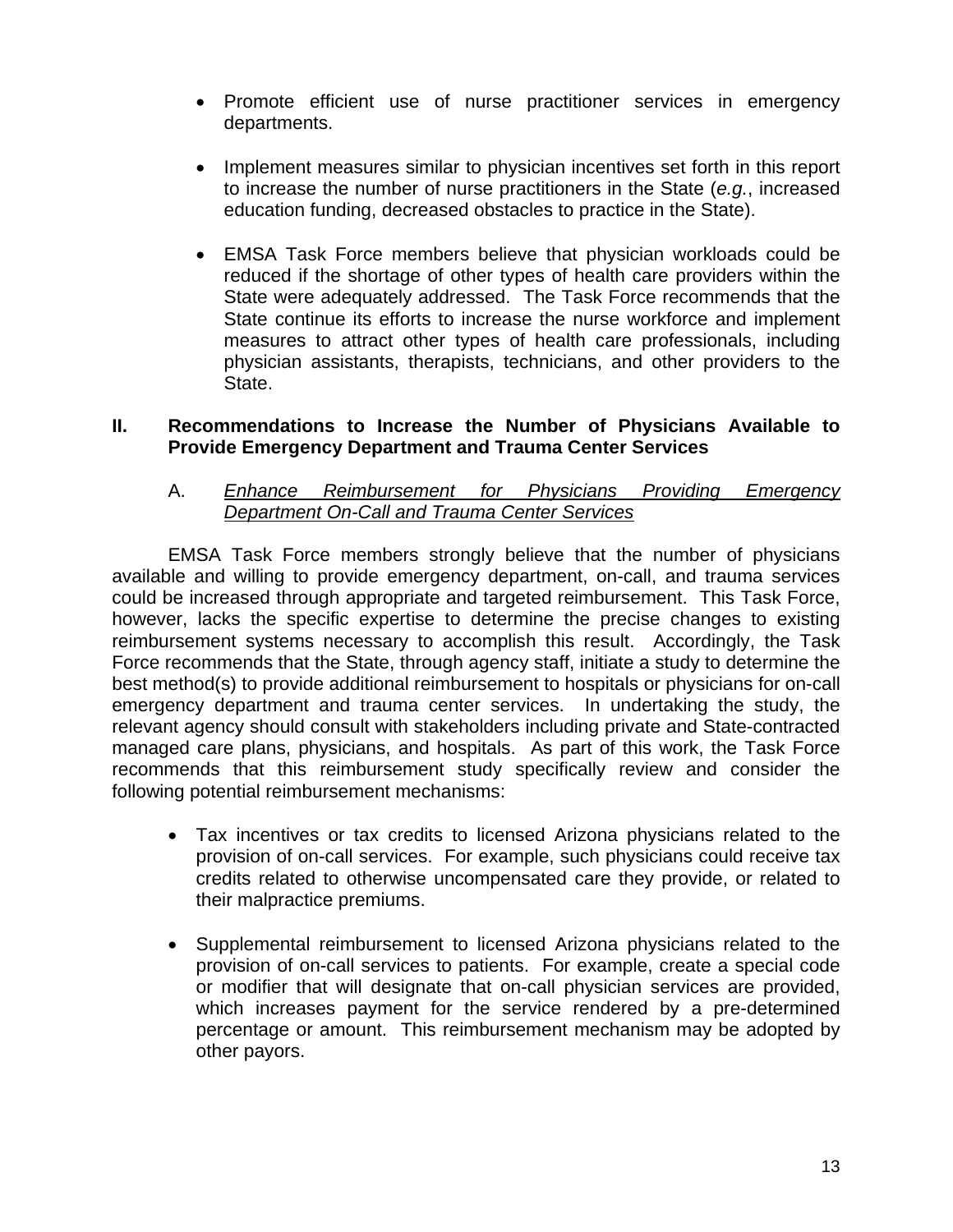- Federal and State funds to create an "indigent care fund" available to hospitals and physicians to offset the cost of uncompensated care provided to emergency and trauma patients.
- Other mechanisms designed to improve physician reimbursement and hospital reimbursement that would encourage physician participation in hospital emergency department and trauma center on-call lists.

## B. *Redesign Relationship Among Hospitals, Managed Care Plans and Physicians*

 The Task Force believes that the relationship among hospitals, managed care plans, and physicians could be improved and that these improvements would result in an increase in the number of physicians available and willing to provide services to hospital emergency departments and trauma centers. These matters are complex, however, and the Task Force does not believe that it has sufficient expertise to make specific recommendations in this regard, particularly given the time available to the Task Force. Accordingly, the Task Force recommends that a separate Task Force be established to review and make recommendations with respect to improving the relationship among hospitals, managed care plans and physicians. The Task Force recommends that this separate Task Force, which should consist of representatives from hospitals and managed care plans, as well as physicians, and other stakeholders, review and consider the following potential solutions as part of its charter:

- Streamlined managed care credentialing processes for *locum tenens* physicians who provide on-call services to managed care plan beneficiaries.
- Managed care reimbursement of non-contracted physicians for the provision of on-call services to managed care plan beneficiaries.
- Managed care plans' authorization of non-contracted on-call physicians to provide follow-up care to patients initially seen in the emergency department or trauma center and reimbursement to non-contracted physicians for such follow-up care.
- Managed care plans agreement to assure the availability of sufficient numbers of on-call physicians at network hospitals to provide emergency and follow-up care services to insured patients. Under this approach, insured patients would never or rarely be treated as "unassigned patients" for on-call purposes.
- Establishment of a combined physician specialist call rotation for all facilities within a geographic area, utilizing a "center for excellence" approach similar to the approach taken by trauma centers and the Arizona Perinatal Trust.
- Evaluation of potential regulatory barriers that may impede the development of shared, community, or regional on-call arrangements.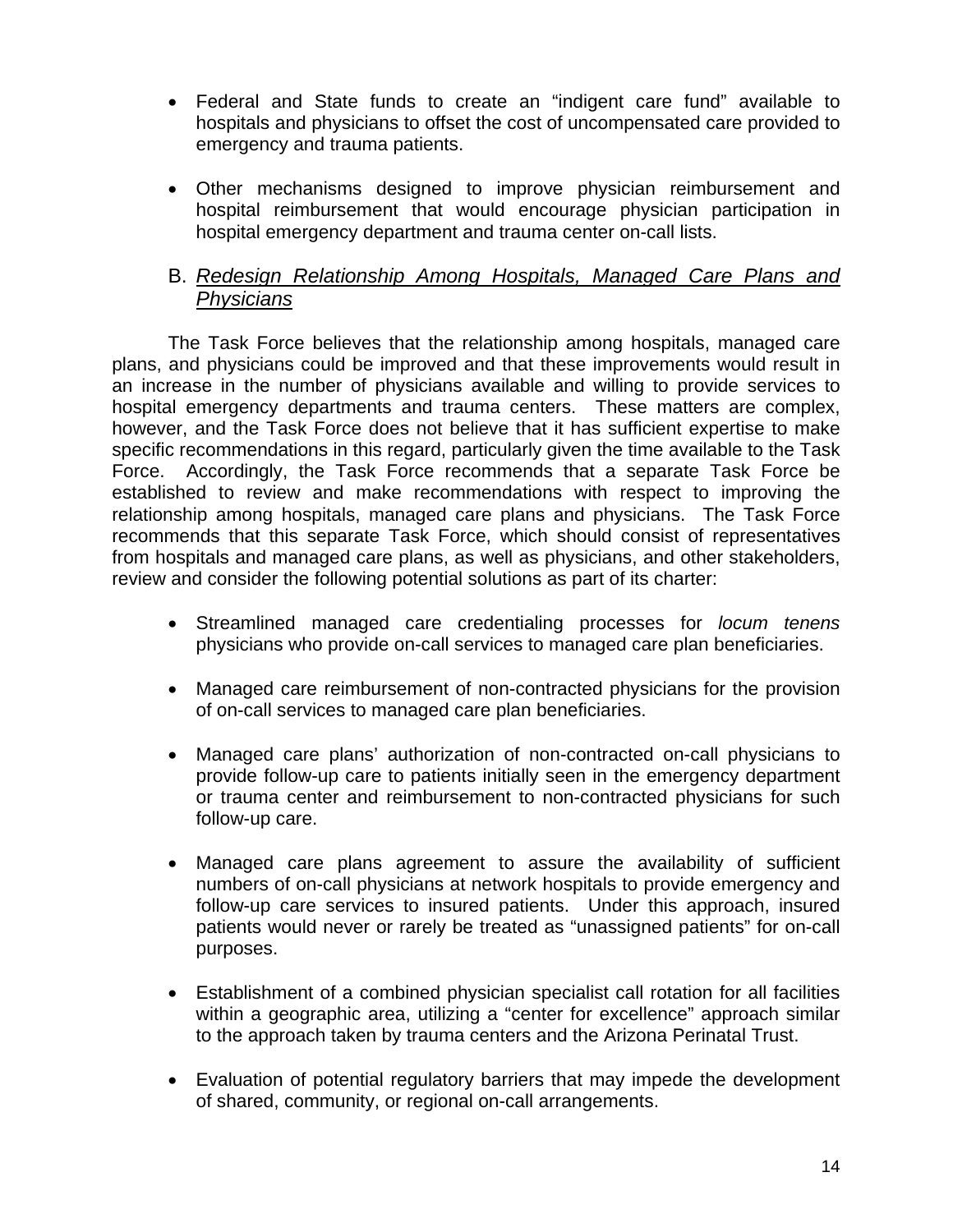- Evaluation of physician ability to obtain selective or narrowed medical staff privileges and the impact on the provision of frequently needed on-call services.
- Evaluation of whether physicians who provide services in ambulatory surgical centers or licensed outpatient treatment centers, or who provide high risk surgical procedures in private physician offices, should maintain active medical staff membership and provide on-call services at a local hospital in order to reduce physician flight from hospitals due to on-call requirements and to ensure that patients transferred from those outpatient settings with emergency conditions will have attending physicians at the receiving hospital.
- Incentives for transferring hospitals to keep and treat community residents and the provision of financial assistance, infrastructure and education as necessary to reduce the need for patient transfers outside of the community.
- Establishment of a database of on-call physicians available at various hospitals to facilitate appropriate patient transfers.
- Any other action designed to improve the relationship among hospitals, managed care plans and physicians in a manner that will increase the number of physicians available and willing to provide services to hospital emergency departments and trauma centers.
- C. *Improve the Medical Liability Environment for Hospitals, Health Care Providers and Physicians That Provide Emergency Department and Trauma Center Services*

 The majority of EMSA Task Force members believe that the number of physicians available and willing to provide emergency department and trauma services could be increased through an improved medical liability environment. The exposure to medical malpractice claims and the cost of liability insurance coverage that comes with it is cited by physicians and hospitals as a factor that makes providing emergency and trauma center services less attractive in Arizona. The majority of EMSA Task Force members, therefore, make the following recommendations to improve the State's medical liability environment: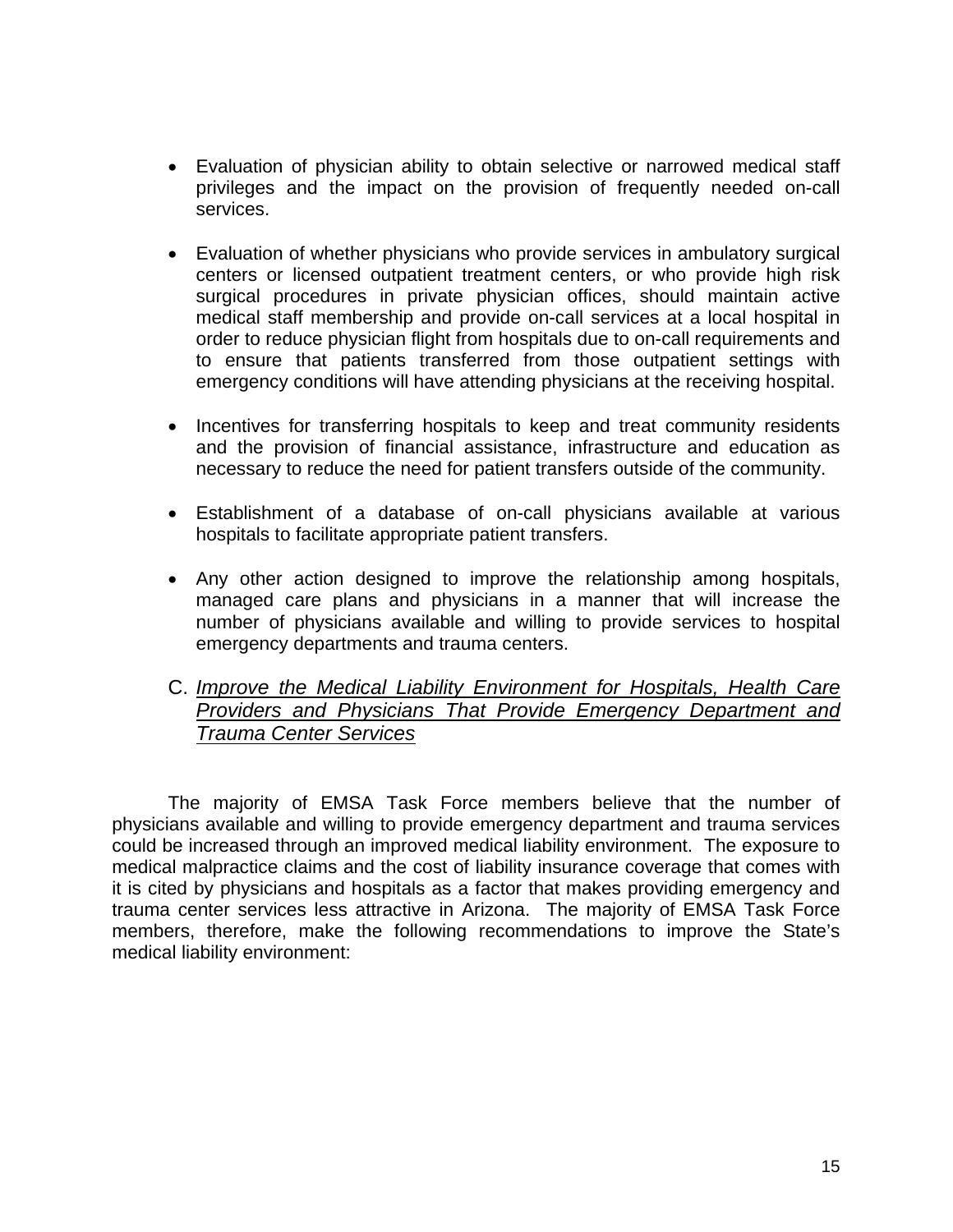- Increase the burden of proof to "clear and convincing evidence" in civil medical liability cases filed against physicians providing EMTALA-mandated care in emergency departments or in a disaster. This option limits medical liability reform to the emergency department and subsequent treatment of a hospital's emergency department patients. While this recommendation lacked unanimity, the majority of the EMSA Task Force members believe that this reform is necessary because emergency department patients present unique challenges that make physicians less willing to assume their care, yet preserves the right of emergency patients to receive compensation in the event of clear and convincing evidence of a malpractice event.<sup>12</sup>
- Explore providing State funds to reimburse extra premiums paid by physicians providing emergency department on-call or trauma center services attributable to the provision of these services.
- Petition the Arizona Supreme Court to authorize jury instructions educating juries regarding the unique environment in which on-call physicians practice in the emergency department. The Task Force recommends that this issue be referred to the Civil Jury Instructions Committee of the State Bar of Arizona for consideration and approval.
- Instruct the Arizona Department of Insurance to evaluate disparities in medical liability insurance premiums and address any medical liability insurer disincentives to physicians providing on-call coverage. There is some evidence that some medical liability insurers discount medical liability insurance premiums for physicians who do not provide emergency department or on-call services.

## D. *Utilize Technology to Assist Physicians Providing Emergency On-Call and Trauma Center Services*

EMSA Task Force members believe the work environment for physicians providing services in emergency departments and trauma centers could be improved through routine use of electronic health records and telemedicine technology. Accordingly, the Task Force recommends that the Governor continue State efforts through Arizona Health-e Connection to encourage the adoption of electronic health records and to create an e-health data exchange system throughout the State. Specifically, the Task Force recommends that the Governor:

• Support the State-wide development of a "patient health summary" or a "continuity of care record," which will communicate patient allergies, medications, significant diagnoses, and other information essential to emergency department and trauma centers caring for patients before accessing their full medical records.

<span id="page-16-0"></span> 12 Five EMSA Task Force members do not agree with this recommendation. A minority report is attached as appendix B.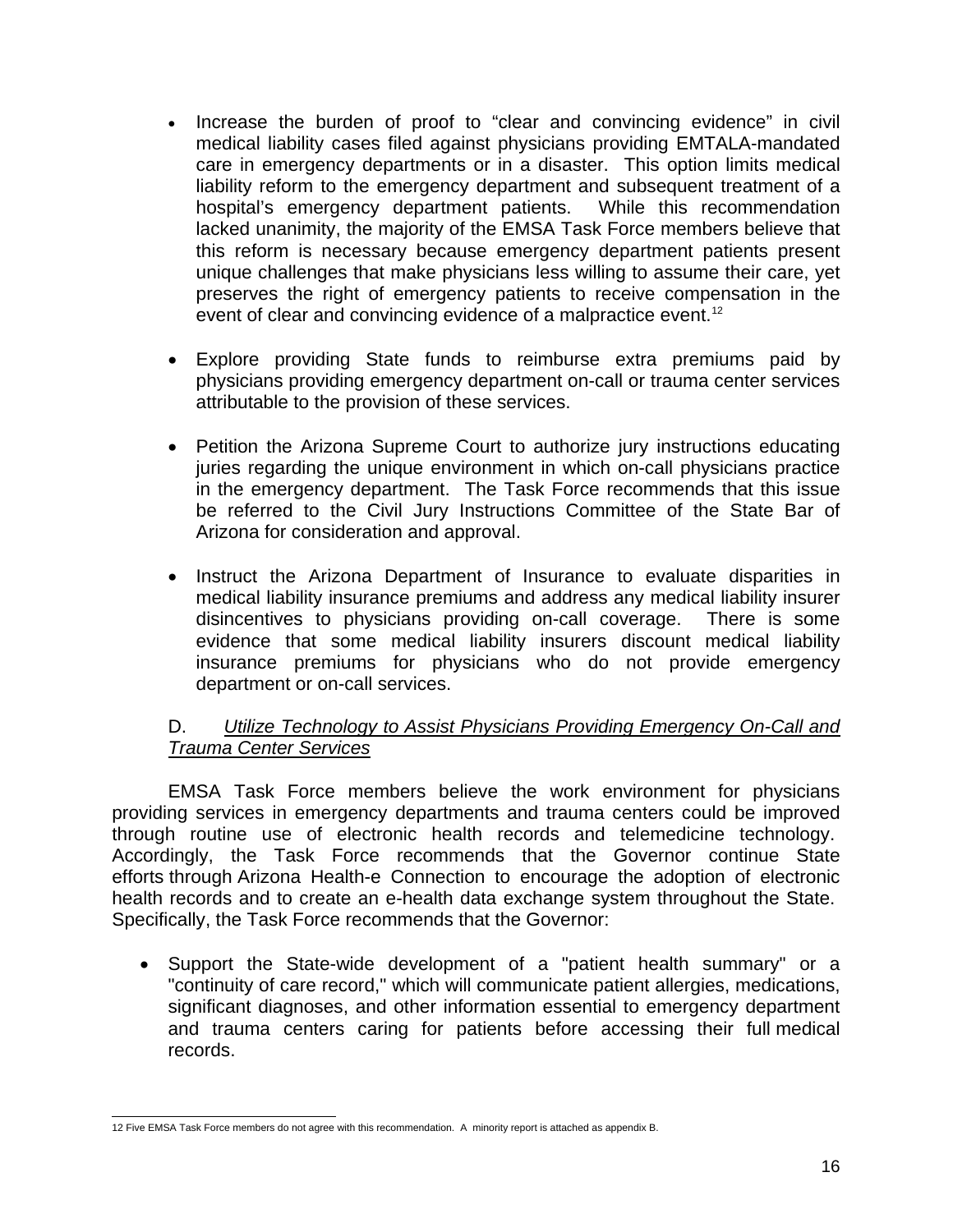- Increase the use of telemedicine in emergency departments and trauma centers to help reduce the need for patient transfers.
- In the long term, implement standardized "interoperable" electronic health records, so that care providers will be able to electronically transmit the patient's record to the emergency department or trauma center for access to comprehensive records at the time and point of emergency care.

### **III. Related Recommendations That May Benefit the Provision of Emergency and Trauma Services, But Are Outside the Scope of This Task Force**

 Individual EMSA Task Force members presented a number of related recommendations designed to improve the provision of emergency and trauma services, but these recommendations were outside of the scope of the Task Force, as defined in the Executive Order. Some of these recommendations are currently under consideration by other State agency work groups, as noted below.

- Improve hospital infrastructure and resources to improve the flow of patients in the emergency department (this recommendation is currently under review by the ADHS Steering Committee on Hospital Diversion).
- Ensure that emergency departments are used only for higher-acuity patients, not primary care or non-emergent patients (this recommendation is appropriate for referral to the ADHS Steering Committee on Hospital Diversion). To do so, access to primary and non-emergency care services must be improved so that community-based outpatient care resources are readily available, on a more timely basis.
- Provide community education regarding the proper use of hospital emergency departments (this recommendation is currently under review by the ADHS Steering Committee on Hospital Diversion).
- Improve behavioral health patient resources within the State so that behavioral health patients do not have to be treated or held in the emergency department for extended periods of time waiting for appropriate transfer, referral, or State-mandated evaluations. Behavioral health patients place undue strains on Arizona's emergency departments, which are compounded by the lack of available behavioral health inpatient beds and outpatient resources.
- Support efforts to list student nurse practitioners under the same category as medical students in the federal graduate medical education program criteria.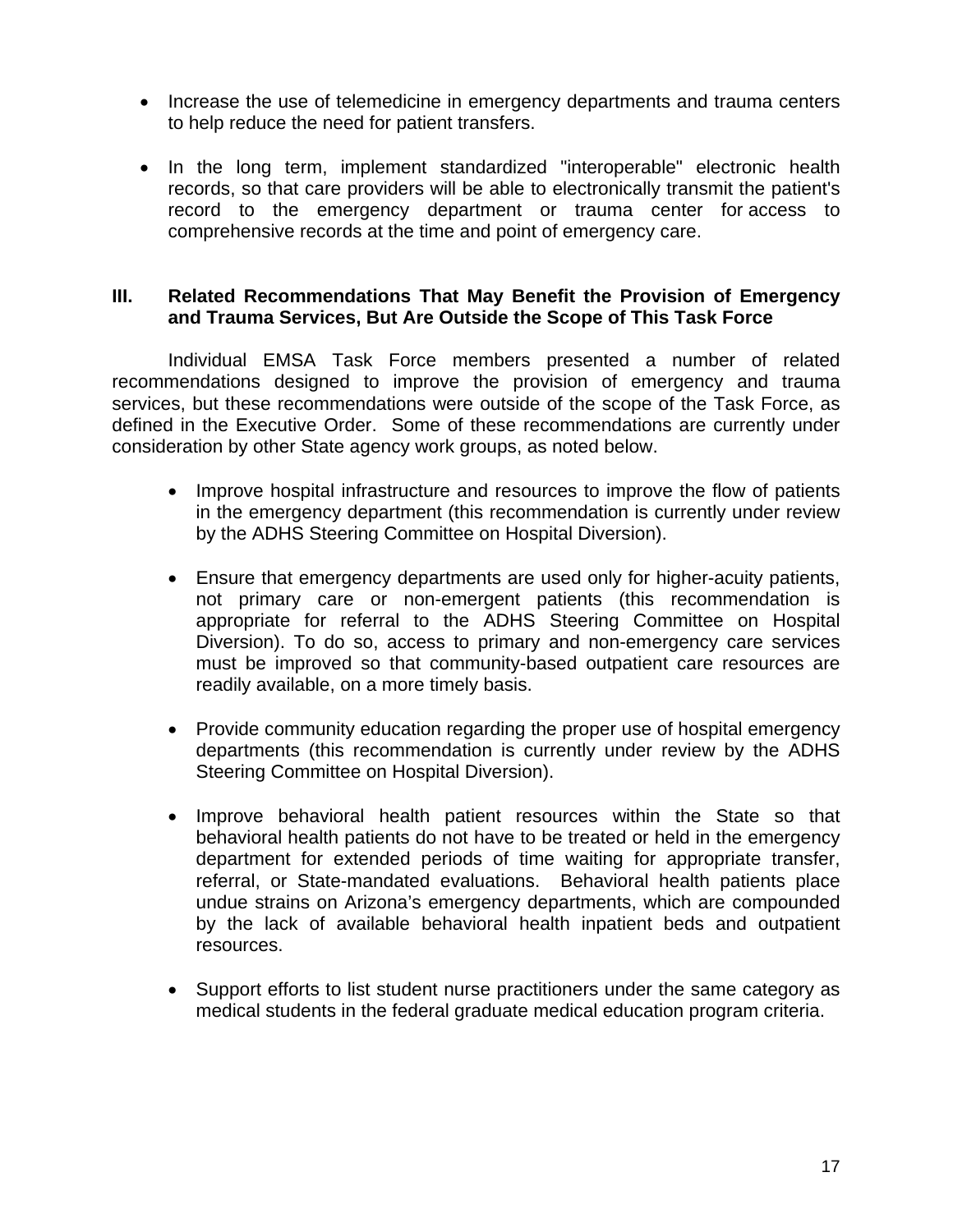- Monitor emergency department resources by requiring hospitals to report to ADHS certain metrics (*e.g.*, monthly volume, throughput time, patients who leave without treatment, patient boarding hours, ambulance diversion hours, on-call services) and compare State data to available national data (*e.g.*, ED Benchmarking Alliance). This data could be used to improve Arizona's health care delivery system performance (this recommendation is appropriate for review by ADHS' Steering Committee on Hospital Diversion).
- Improve physician supply chain for rural and medically underserved areas through the establishment of new physician offices, clinics, and graduate medical education training in these communities.
- Require and enforce adequate physician specialty and sub-specialty coverage by health plans on an outpatient basis, as opposed to relying on hospital emergency departments to supply this care.
- Extension of federal tort immunity for physicians who provide emergency department and trauma center services under EMTALA.

## **Timeline and Indicators of Success**

EMSA Task Force members believe that time is of the essence and that the State should take prompt action to increase Arizona's physician supply and address the inadequate number of physicians available to provide on-call services to emergency departments and trauma centers. Accordingly, EMSA recommends that the State implement the recommendations outlined above within the next year.

In addition, EMSA Task Force members believe that it is necessary to review the effect that these recommendations have on physician availability. Accordingly, the Task Force recommends that the State implement and evaluate various measures of success. In order to help accomplish this goal, the EMSA Task Force recommends that the State provide funding to the Center for Health Information and Research to study specific data elements related to the provision of emergency department and trauma care and to monitor the success of the Task Force's recommendations.

## **Acknowledgements**

The members of the EMSA Task Force would like to express our appreciation to Governor Janet Napolitano for the opportunity to collaborate and contribute these recommendations. The Task Force members share the Governor's commitment to ensuring that all Arizonans have sufficient access to care in emergency departments and trauma centers.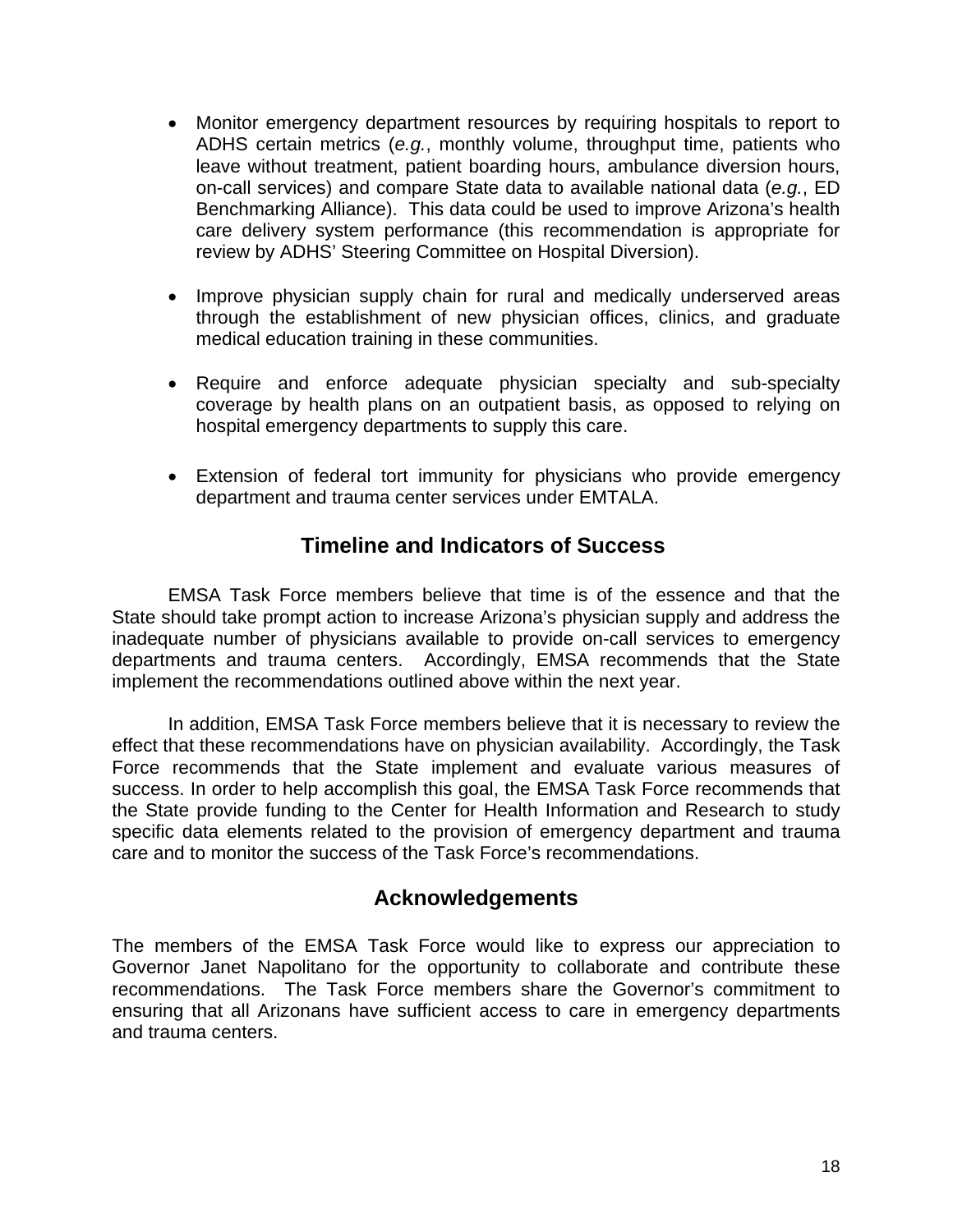## **Appendix A**

## **June 7th, 2006 Meeting References**

*The National Report Card on "The State of Emergency Medicine, Evaluating the Environment of Emergency Care Systems State by State". The American College of Emergency Physicians. 2006.* 

*The Reimbursement Draft No. 2, The Impact of EMTALA on Hospital and Physician Reimbursements: Payment for On-call Services.* 

*The Liability Draft No. 2, EMTALA Framework Committee, How the Liability Crisis is Affecting the Ability of Physicians and Hospitals to Meet EMTALA Requirements.* 

*"Squeezing the Rock"; Maricopa County's Health Safety Net. Developed by St. Luke's Health Initiatives. Report from Arizona Health Features. Winter of 2002.* 

*"Squeezing the Rock II"; Maricopa County's Health Safety Net. Report from Luke's Health Initiatives, May 2006.* 

*"Coverage and Access of Emergency Department Wait Times Vary by State", Study Finds. Article from Kaiser Network Daily Health Policy Report. June 1, 2006.* 

## **August 16th, 2006 Meeting References**

*"Psychiatric Patients: The New Burden of the ED". Report to the Emergency Medical Services AHCCCSS Taskforce. Dr. Bruce Bethancourt, M.D. August 16, 2006.* 

*EMTALA "Parking" of Emergency Medical Service Patients in Hospitals. Department of Health and Human Services Center for Medicare and Medicaid Services. Letter from the Director of Survey and Certification Group. Ref. Number S & C-06-21. July 13, 2006.* 

*"Crisis Seen in Nations ER Care, Capacity, Expertise Were Found Lacking". David Brown and Susan Levine. Washington Post. June 15, 2006.* 

*Physician On-call Pase Survey. Report by Sullivancotter and Associates Inc. June 2006.* 

*"Fact and Fiction: Emergency Department Use in Health Safety Net in Maricopa County". Special publication from The St. Luke's Health Initiatives. April 2004.* 

*"The Future of Emergency Care": Key Findings and Recommendations. Fact Sheet from the Institute of Medicine of the National Academies. Excerpts drawn from the Future of Emergency Care report series 2006 Institute of Medicine. June 2006,* 

*"The Future of Emergency Care in the United States Health System". Report Brief on the Institute of Medicine of the National Academies. June 2006.* 

*"Emergency in Emergency Rooms". New York Times Editorial. June 21, 2006.*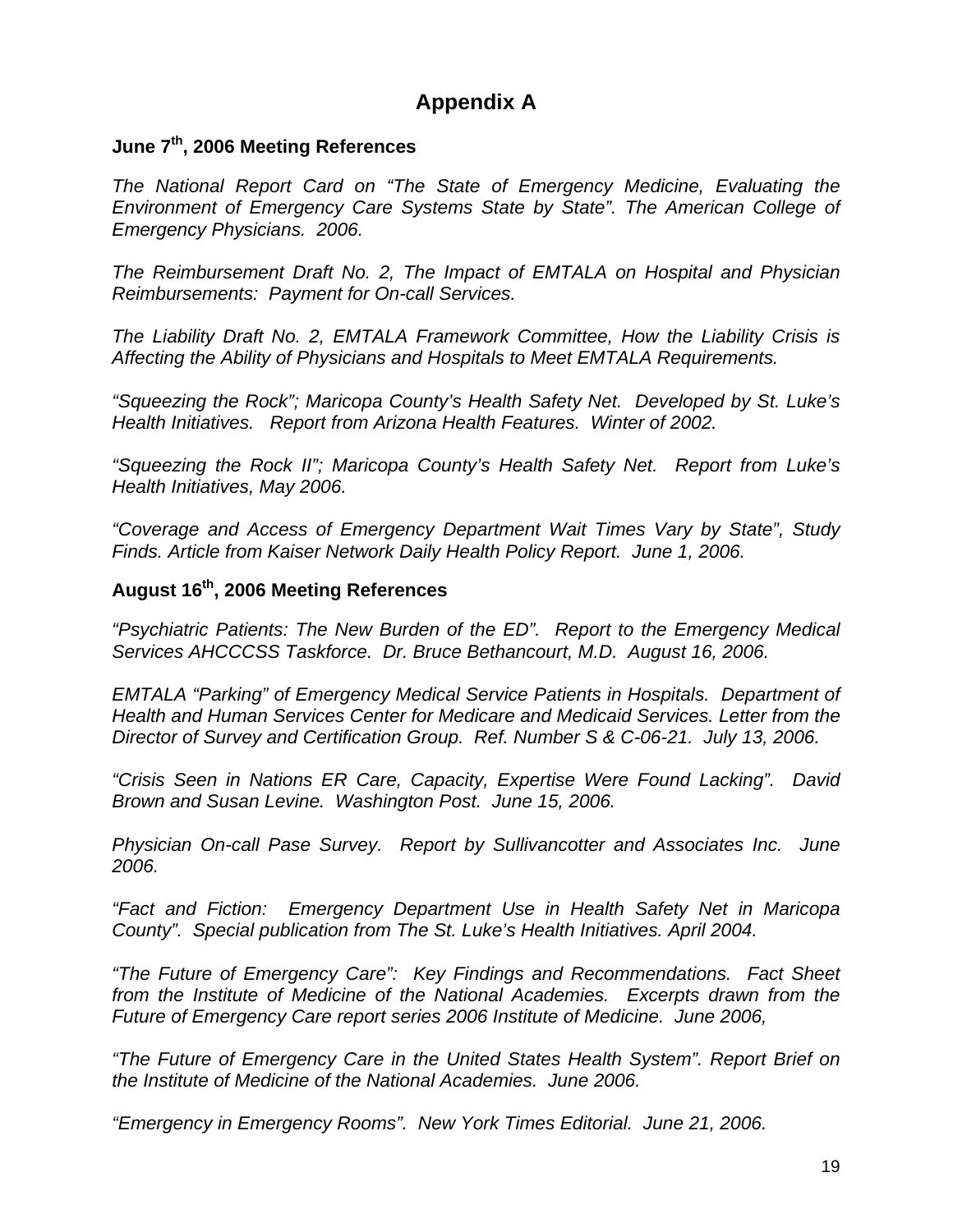*"The Arizona Physician Work Force Study, Part I": The Numbers of Practicing Physicians. A report developed from the Health and Disability Research Group, School of Health Management and Policy; W.P. Carey School of Business; Arizona State University and University of Arizona Health Sciences Center, sponsored by the Flinn Foundation; St. Luke's Health Initiatives; and B.H.H. Sam Legacy Foundation. William G. Johnson, Ph.D., Professor of Economics; Mary E. Rimsza, M.D., F.A.A.P., Research Professor; and Tony Garcy, Ph.D., Project Director; Michael Grossman, M.D., M.A.C.P., Associate Dean for Graduate Medical Education, Executive Director, Arizona Medical Education Consortium. June 12, 2005.* 

*R.W. Derlet, J.R. Richards, and R.L. Kravitz, "Frequent Overcrowding in U.S. Emergency Departments," Academic Emergency Medicine 8, no. 2 (2001): 151–155; S.M. Schneider et al., "Emergency Department Crowding: A Point in Time," Annals of Emergency Medicine 42, no. 2 (2003): 167–172; Lewin Group, Emergency Department Overload—A Growing Crisis: Results of the AHA Survey of Emergency Department (ED) and Hospital Capacity (Washington: American Hospital Association and American College of Emergency Physicians, 2002).* 

Emergency Departments See Dramatic Increase in People With Mental Illness Seeking Care: Emergency Physicians Cite State Health Care Budget Cuts at Root of Problem," *American Psychiatric Association News Release No. 04-30* (June 2, 2004)

M.H. Allen, et al., "Report and Recommendations Regarding Psychiatric Emergency and Crisis Services: A Review and Model Program Descriptions," *APA Task Force on Psychiatric Emergency Service,* (August 2002).

B. Chaudry, M.D., et al.,"Systematic Review: Impact of Health Information Technology on Quality, Efficiency, and Costs of Medical Care," *Annals Intern. Med.2006; 144:742- 752.* 

*ACEP, Definition of Emergency Medicine,* (Policy #400158, Approved April 2001)

*ACEP, Definition of Emergency Services,* (Policy #400154, Reaffirmed October 2002)*.*

Cal Health & Saf Code § 1799.110

Georgia Code Section 51-1-29.5

*The Centers for Medicare and Medicaid Services statement, 62 Fed. Reg. 26317 (May 12, 1998).* 

U.S. Census Bureau Reports

Kerry Fehr-Snyder, *"Malpractice Lawsuit May Face Cap: Measure Would Limit Amount That Patients Can Collect,"* Arizona Republic (Feb. 21, 2005). Mitchell, J.M., *"Effects of Physician-Owned Limited Service Spine and Orthopedic Hospitals in Oklahoma,"* Georgetown University Public Policy Institute (April 26, 2005).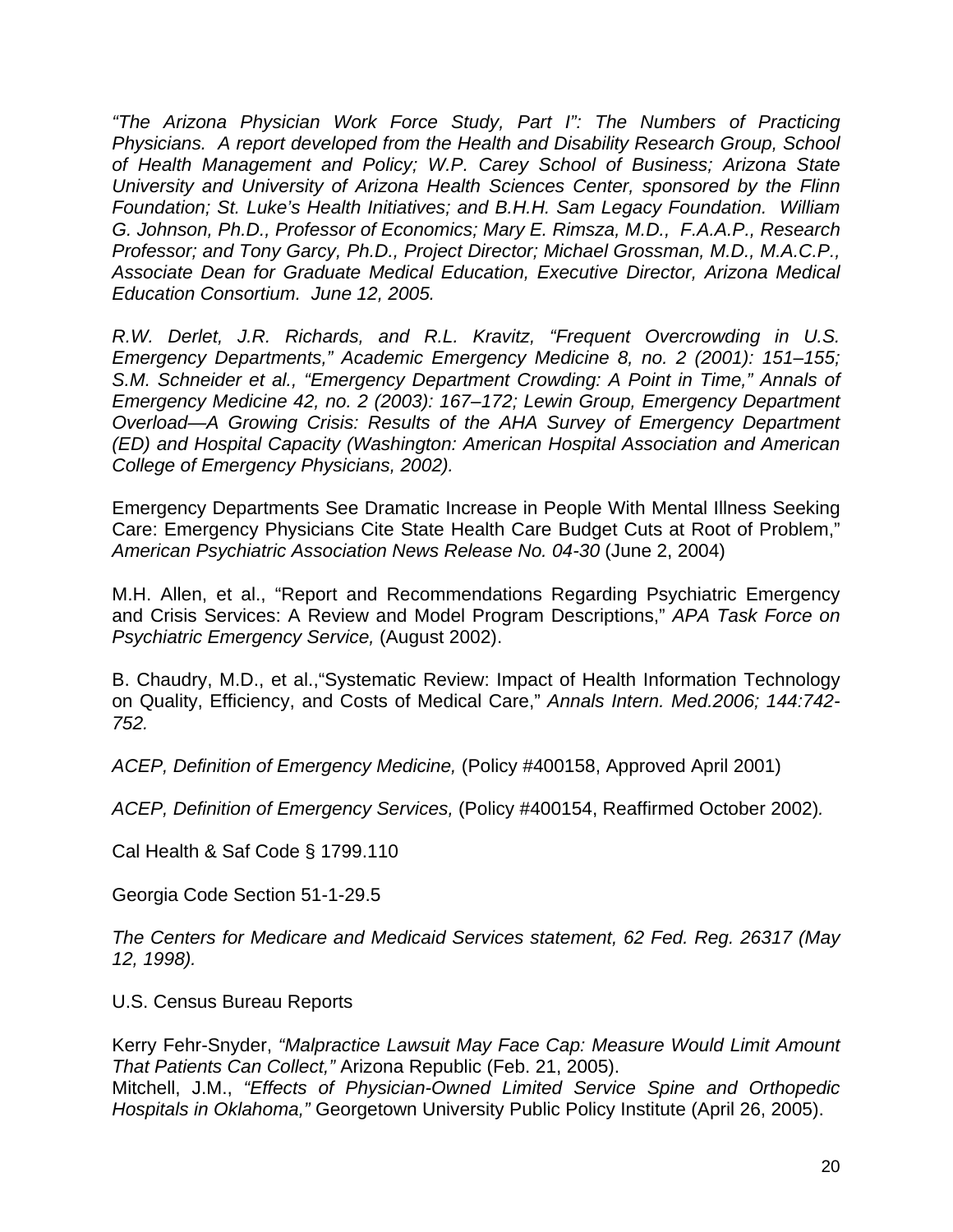National Nursing Centers Consortium (2005). Nurse practitioners: Increasing health care access, eliminating health care disparities, Philadelphia, PA: Author.

Hansen-Turton, T. & Line, L. (2004). The nursing center model of health care for the underserved. Report to the Centers for Medicare and Medicaid Services, Philadelphia, PA: National Nursing Centers Consortium

Mundinger, M. (2000). Primary care outcomes in patients treated by nurse practitioners or physicians. Journal of the American Medical Association.

Mundinger, M. (1994). Advanced practice nursing: Good medicine for physicians. New England Journal of Medicine.

Martin, K. (2000). Nurse practitioners: A comparison of rural-urban practice patterns and willingness to serve in underserved areas. Journal of the American Academy of Nurse Practitioners, 12, p. 491-496.

Shi, L., Samuels, M., Ricketts, T. & Konrad, T. (1994). A rural-urban comparative study of non-physician providers in community and migrant health centers. Public Health Works, 109 (6), p. 809-815

Sidani, S., Doran, D., Porter, H., LeFort, S., O'Brien-Pallas, L., Zahn, C., Laschinger, H. & Sarkissian, S. (2006), Processes of care: Comparison between nurse practitioners and physician residents in acute care. Nursing Leadership, 16, p. 69-85.

Hung, D., Rundall, T., Crabtree, B., Tallia, A., Cohen, D. & Halpin, H. (2006). Influence of primary care practice and provider attributes on preventive service delivery. American Journal of Preventive Medicine, 30, p. 413-422

Rance, K. & Trent, C. (2005). Profile of a primary care practice asthma program: Improved patient outcomes in a high risk population. Journal of Pediatric Health Care, 19, p. 25-32.

Christmas, A., Reynolds, J., Hodges, S., Franklin, G., Miller, F., Richardson, D. & Rodriquez, J. (2005) Physician extenders impact trauma systems. Journal of Trauma: Injury, Infection and Critical Care, 58, 917-920.

Running, A., Kipp, C. & Mercer, V. (2006). Prescriptive patterns of nurse practitioners and physicians. Journal of the American Academy of Nurse Practitioners, 18, 228-233.

Wilson, I., Landon, B., Hirschorn, L., McInnes, K, Ding, L., Marsden, P. & Cleary, P. (2005) Quality of HIV care provided by nurse practitioners, physician assistants and physicians. Annals of Internal Medicine, 143, 729-736.

Seale, C., Anderson, E. & Kinnersley, P. (2006). Treatment advice in primary care: a comparative study of nurse practitioners and general practitioners. Journal of Advanced Nursing, 54, 534-541.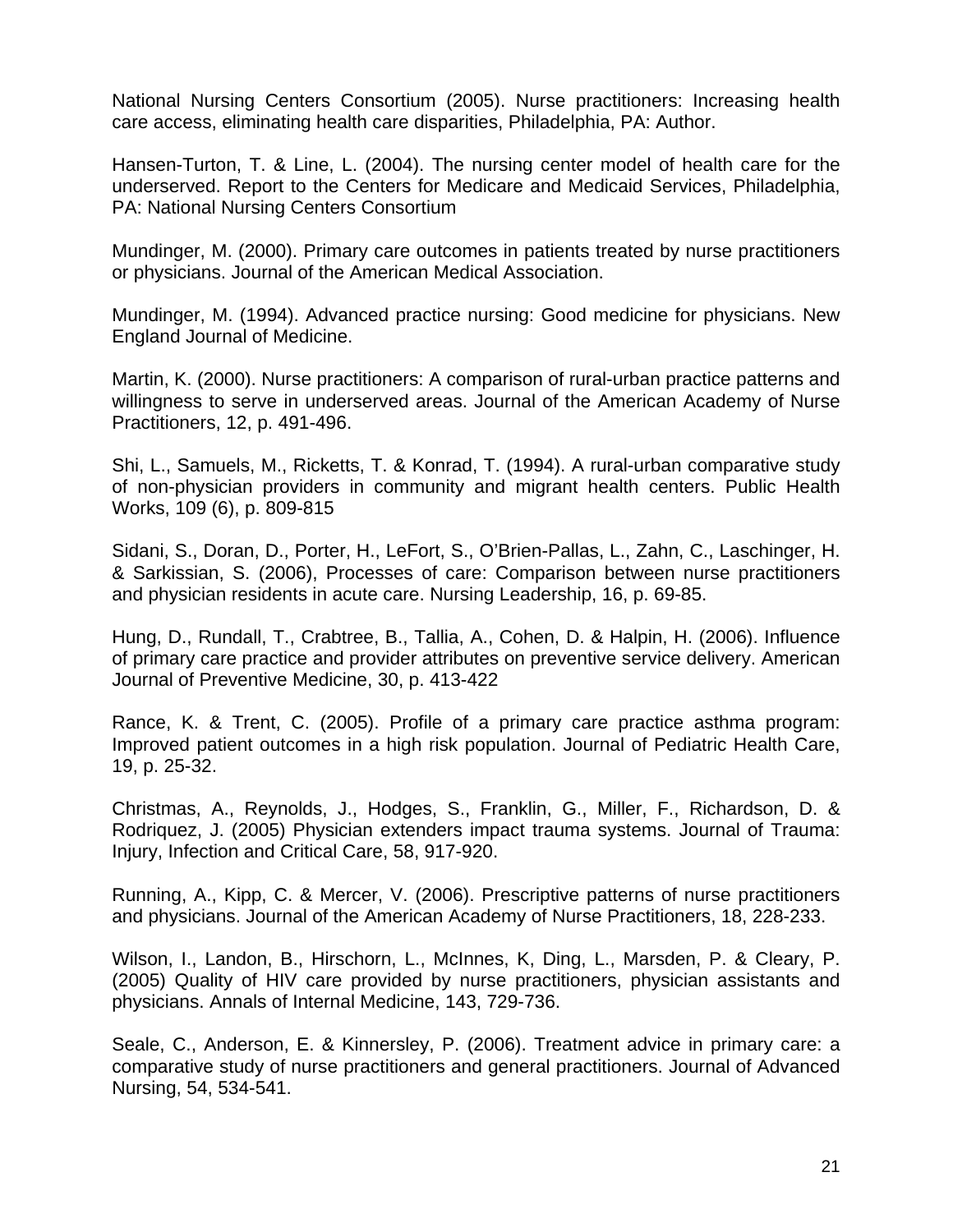Kilbourne, A., Pincus, H., Schutte, K., Kirchner, J., Hass, G. & Yano, E. (2006). Management of mental disorders in VA primary care practices. Administration and Policy in Mental Health and Mental Health Services Research, 33, 208-214.

Gantwerk, H. & Furth, I. (2006) Health care coverage for all Arizonans; A report on citizen and stakeholder dialogues, St. Luke's Health Initiatives Retrieved July 23, 2006 [http://www.viewpointlearning.com/publications/reports/arizona\\_healthcare\\_0306.pdf](http://www.viewpointlearning.com/publications/reports/arizona_healthcare_0306.pdf)

Ritter, A. (2005). Managed care credentialing and reimbursement policies; Barriers to health care access and consumer choice. National Nursing Centers Consortium.

Kyl, J. (2005). Medicare payment policy and the budget. Republican Policy Committee Backgrounder. Available from [http://rpc.senate.gov/\\_files/Feb0405MedicareDM.pdf](http://rpc.senate.gov/_files/Feb0405MedicareDM.pdf)

Ritter, A. (2005). Managed care credentialing and reimbursement policies; Barriers to health care access and consumer choice. Philadelphia, PA: National Nursing Centers Consortium.

<http://nursingworld.org/practice/privilegingpositionstatement2006.doc>

Vanlandingham BD, et. al. *The Shortage of On-Call Specialist Physician Coverage in U.S. Hospitals and its Relationship to Payer Mix*. Johns Hopkins University, Baltimore, MD; Oklahoma City Voluntary Community-Wide On-Call System; American College of Emergency Physicians.

Rich Pohlheber, EMSA Task Force Recommendations, August 2006 Roy Ryles, EMSA Task Force Recommendations, August 2006 Anthony Rodgers, EMSA Task Force Recommendations, August 2006 Bruce Bethancourt, M.D., EMSA Task Force Recommendations, August 2006 Charles Finch, D.O. FACOEP, EMSA Task Force Recommendations, August 2006 Judith Berman, Esq., EMSA Task Force Recommendations, August 2006 Julie Nelson, Esq., EMSA Task Force Recommendations, August 2006 Patt Rehn, RN, MS, EMSA Task Force Recommendations, August 2006 Susan Gerard, EMSA Task Force Recommendations, August 2006 Thomas M. Ryan, Esq., EMSA Task Force Recommendations, August 2006

## **September 25th, 2006 Meeting References**

*A.C.E.P. National Report Card: Analysis, Problems & Solutions; Thomas M. Ryan, Esq; September 25, 2006* 

*Statewide Strategic Plan for Nursing. Status report, prepared by the Arizona Governor's Task Force on nursing shortage. January 2006.* 

*Emergency Department Specialist Survey. Prepared by Bruce A. Bethancourt, M.D., F.A.C.P.; Andrea Smiley; and Melissa Alvarez. Arizona Medical Association. 2006.*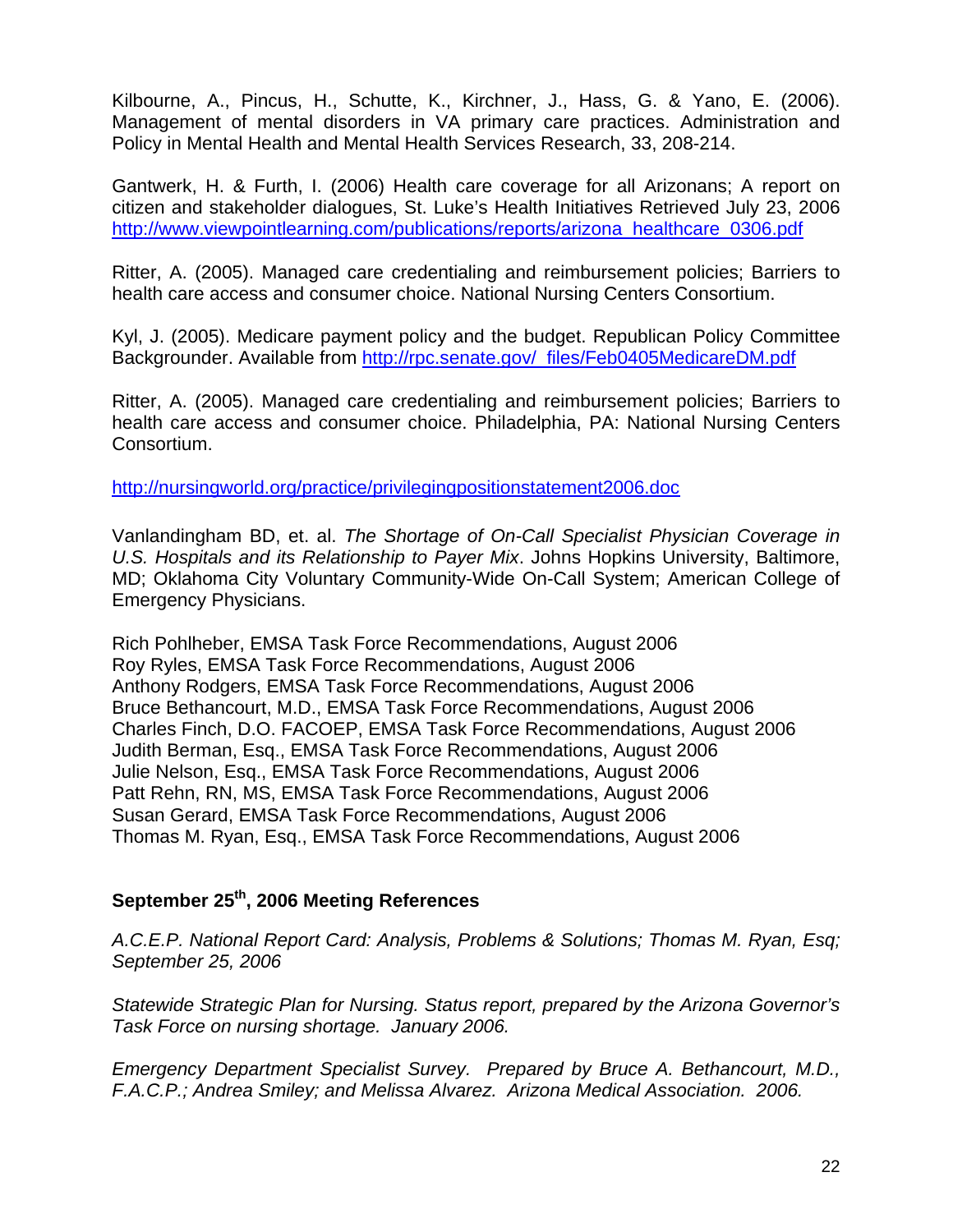*"New Study Says Patients with Minor Ailments Don't Crowd ER's", Lack of Inpatient Beds, Nurses, Are the Real Problem. Maryann Roser. News article from the Austin American Statesman. August 23, 2006.* 

*"Many Health Providers Bypassing U.S. Fund for Entrant-Care Cost". Lourdes Medrano. News article from the Arizona Daily Star. September 20, 2006.* 

*"Insurance Horror Stories". Paul Krugman. Article from the New York Times. September 22, 2006.* 

*"Recruiting Arizona Physicians (RAP) as a Tool to Reduce Burden on Emergency Medical Services Providers". Report by Anthony David Rodgers. September 25, 2006.* 

## **October 25th, 2006 Meeting References**

*"A Doctors' Group Expects a Serious Shortfall of Family Physicians in At Least Five States by 2020". Carla K. Johnson. Associated Press. September 27, 2006.* 

*"Crisis in the Emergency Department". Arthur L. Kellermann, M.D., M.P.H. New England Journal of Medicine. September 28, 2006.* 

*"Staffing, Capacity, and Ambulance Diversion in Emergency Departments": United States, 2003-04. Advanced data from Vital and Health Statistics Report. Catharine W. Burt, Ed.D.; Linda F. McCaig, M.P.H., Division of Health Care Statistics, with the U.S. Department of Health and Human Services; Centers for Disease Control and Prevention; National Centers for Health Statistics. September 27, 2006.* 

*A fishbone diagram developed by Arthur Pelberg, MD displaying possible reasons why people may use the Emergency Department excessively.* 

*A fishbone diagram developed by Arthur Pelberg, MD displaying possible reasons why emergency Department physicians may be frustrated with their job and leaving the State.* 

*A fishbone diagram developed by Arthur Pelberg, MD displaying possible system problems that may cause a shortage of Emergency Department physicians.* 

James Carland MD, President and CEO of MICA letter of explanation of what a mutual *company is and a history of MICA's evolution in Arizona, submitted by Bruce Bethancourt, MD* 

*"Emergency Department Visits"; the 5th in a series of Community Reports published by the Center for Health Information & Research CHIR). CHIR Emergency Department Visits Project Team members are Mary E. Rimsza, MD, FAAP, Co-Director, CHIR; Amy Bartels, MPH, Senior Research Analyst; Wade Bannister, MS, Data Analytics Manager; Michelle Segal, MA, Management Research Analyst; Kathleen Russell, BS, Program Manager; Anika Chartrand, Graphic Designer.*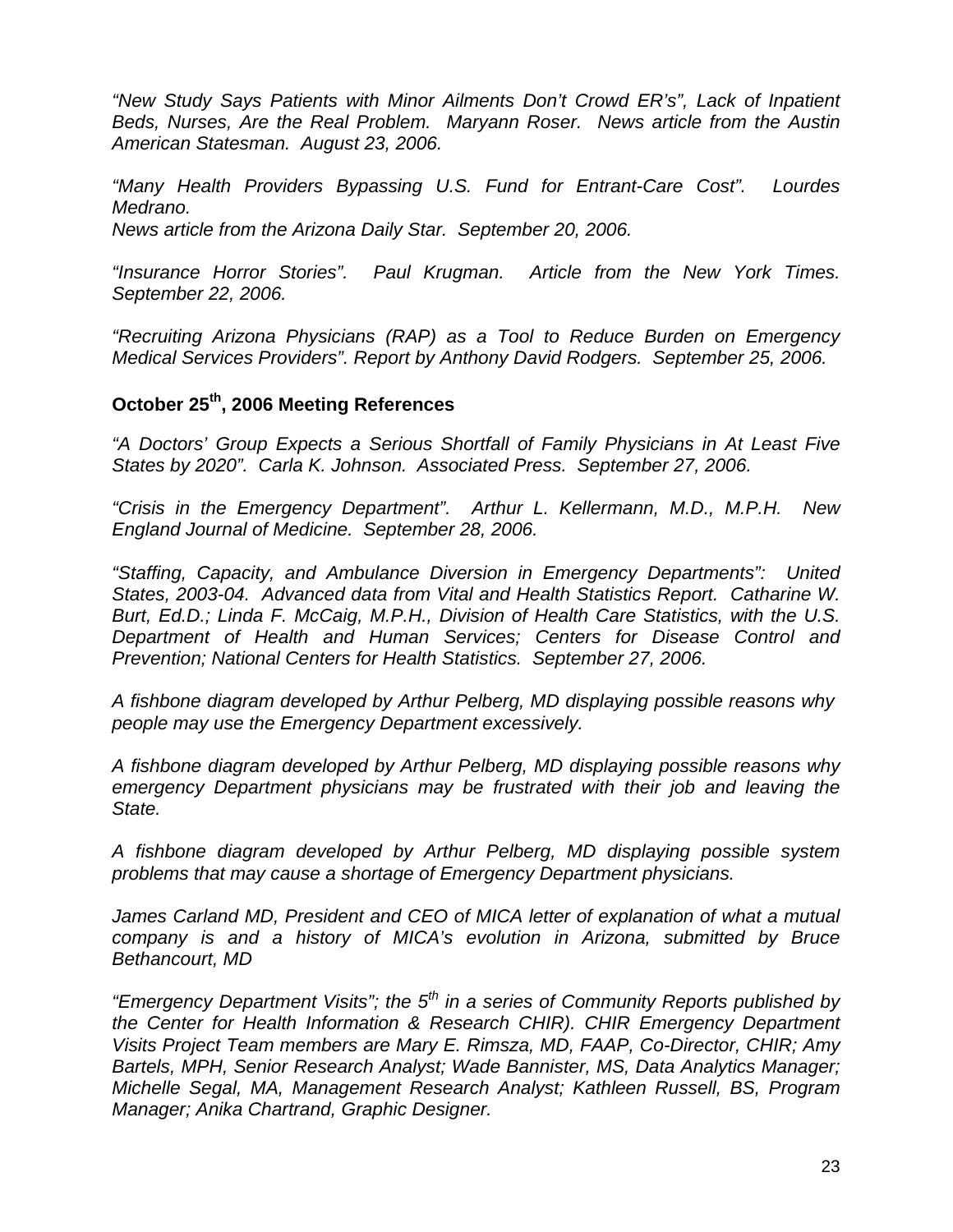*Medical Liability Update; Dr. James Carland; Medical Insurance Carriers of Arizona; President and CEO; Presentation Materials relevant to the Task Force understanding the impact of medical professional liability on physician services.* 

#### **December 2006 References**

*Letter from Dr. Mark Mecikalski discussing the number of civil actions resulting from care provided in emergency rooms.* 

*Email Letter from Dr. Christine Harter expressing support of legislation to change the evidentiary standard.* 

*Email Letter from Harry Broome MD, FAAP expressing support of medical professional liability reform.*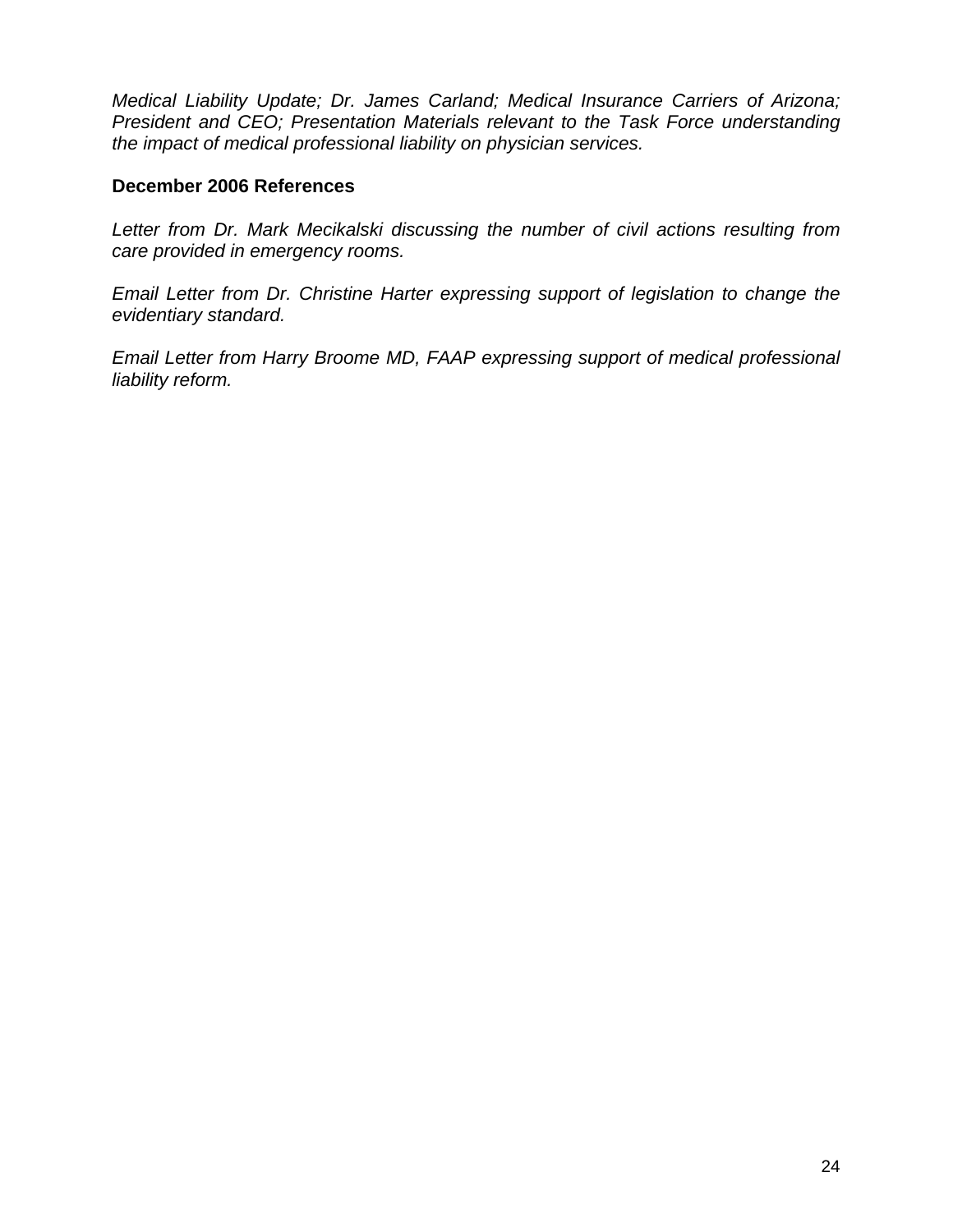## **Appendix B**

## **Minority Report Referenced on Page 16**

The EMSA Task Force was charged with providing recommendations that will increase the number of physicians servicing patients in emergency departments in Arizona. While there are solutions in the report based on solid data and research, the recommendation to limit a patient's right to seek reimbursement for an injury is not one of them.

To begin with, the effects of this proposal should be made clear. Changing Arizona's burden of proof in medical negligence cases to "clear and convincing" evidence will clearly eliminate legitimate cases of medical negligence from being heard in our courts – even when gross negligence is committed. Without a doubt, this can allow negligent hospitals, HMOs, and medical professionals completely off the hook even when they caused a patient's injury or death. This proposal would eliminate the standard of negligence, and would require proof that a doctor was injuring a patient with wanton and willful disregard - for example, cutting off the wrong limb may be deemed "mere" negligence and the injured patient may be totally barred from bringing suit.

In short, hospitals and doctors would be shielded from claims of negligence from anyone entering the hospital via the emergency room – and anything short of physical assault and abuse may be shielded by this measure. Not once has it been stated that a patient negligently injured in an emergency department is somehow less worthy of having the right to seek amends for an injury, yet this is what this proposal would accomplish.

Another particularly troubling consequence of this proposal should concern any policymaker, as well as anyone who seeks care in an emergency department or who has a loved one who must seek such care. The recommendation in this report would ultimately grant favored status to every physician or medical professional that subsequently touches the patient when treatment is outside of the emergency department. So long as the hospital initially "evaluates or treats" the patient in the emergency room any further professional would be given the benefit of the emergency room treating physician even if the patient were to be sent to another unit within the hospital or were to receive follow-up care weeks later.

Putting aside the serious concern that this proposal raises, it should be noted that the physician workforce in Arizona has significantly grown. In fact Arizona's physician workforce is now increasing at pace with population growth. This is an important point because it demonstrates that physicians are attracted to practicing in Arizona today and the current civil justice system is not a barrier.

Finally, despite the lack of evidence, even if one believes that more physicians would be willing to work in emergency departments if they faced less legal claims, this doesn't make it the right thing to do. The reimbursement and administrative burdens that are most frequently cited as problematic for physicians should be addressed now. It is clear that progress on those fronts is difficult because it requires compromise on the part of industries that must each protect their own interests. However, policymakers should do more to compel such collaboration because that is where the real solutions lie to reducing burdens faced by physicians. Attempting to solve these problems on the backs of Arizonans by limiting a patient's right to seek recovery for an injury is an easy, but truly misplaced target.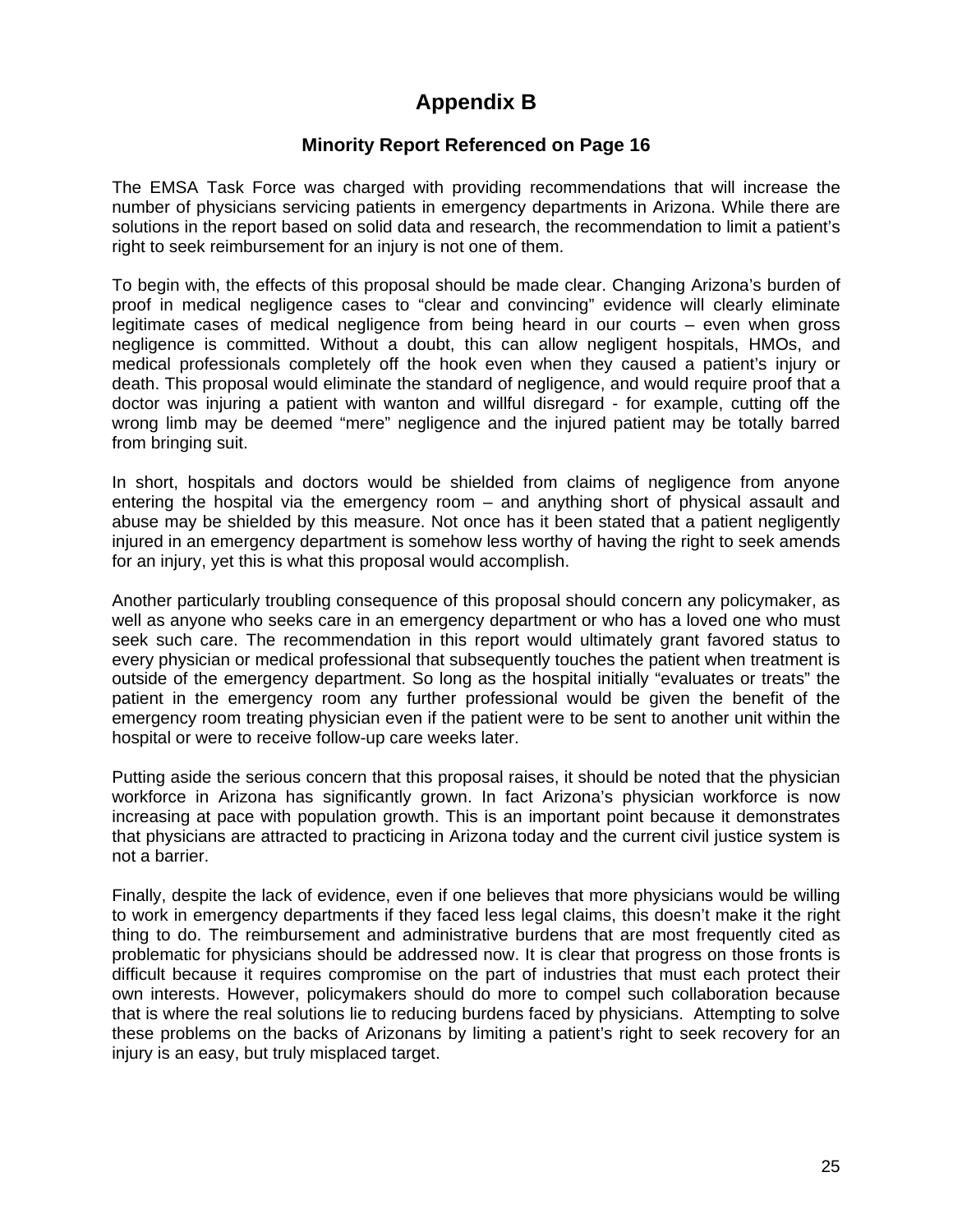From: Christine Harter Sent: Saturday, November 25, 2006 8:12 AM To: Chris Skelly Subject: EMSA recommendations

Dear Mr. Skelly and the EMSA Task Force,

I am a practicing physician and member of MICA. I would like to express my strong support of legislation to change the evidentiary standard for emergency care to "clear and convincing", from the present "preponderance of evidence." Mr. Thomas Ryan's statement in his August 17th letter to the task force, that "only 5.8% of medical malpractice filings go to trial" is hardly reassuring to physicians, as you can well imagine. This should certainly not be used as evidence against the above reasonable change in the evidentiary standard. Mr Roy Ryals' arguments in his letter presented for the 9/25 meeting are well-put, and again support this change.

I would also like to mention that, as is the case with many small businesses, keeping the tax code simple and tax rates low will be an overarching reason for physician practices for locate to Arizona. So recommendations such as "creating a state-sponsored fund to pay additional premiums for 'unassigned patients'," as suggested in Mr Ryan's 8/17 letter, would NOT be the way to go. Please examine each of your recommendations in light of the state budget.

The above-mentioned change to the evidentiary standard for emergency care is both reasonable and cost-effective; it does not reasonably restrict the plaintiff's rights, particularly given the fact that (as was mentioned in Mr. Roy Ryals' letter) in pre-hospital care, the standard is set at "gross negligence", recognizing the inherent difficulty of emergency care. Please include this reasonable change in your final report to the governor.

**Sincerely** Christine Harter, MD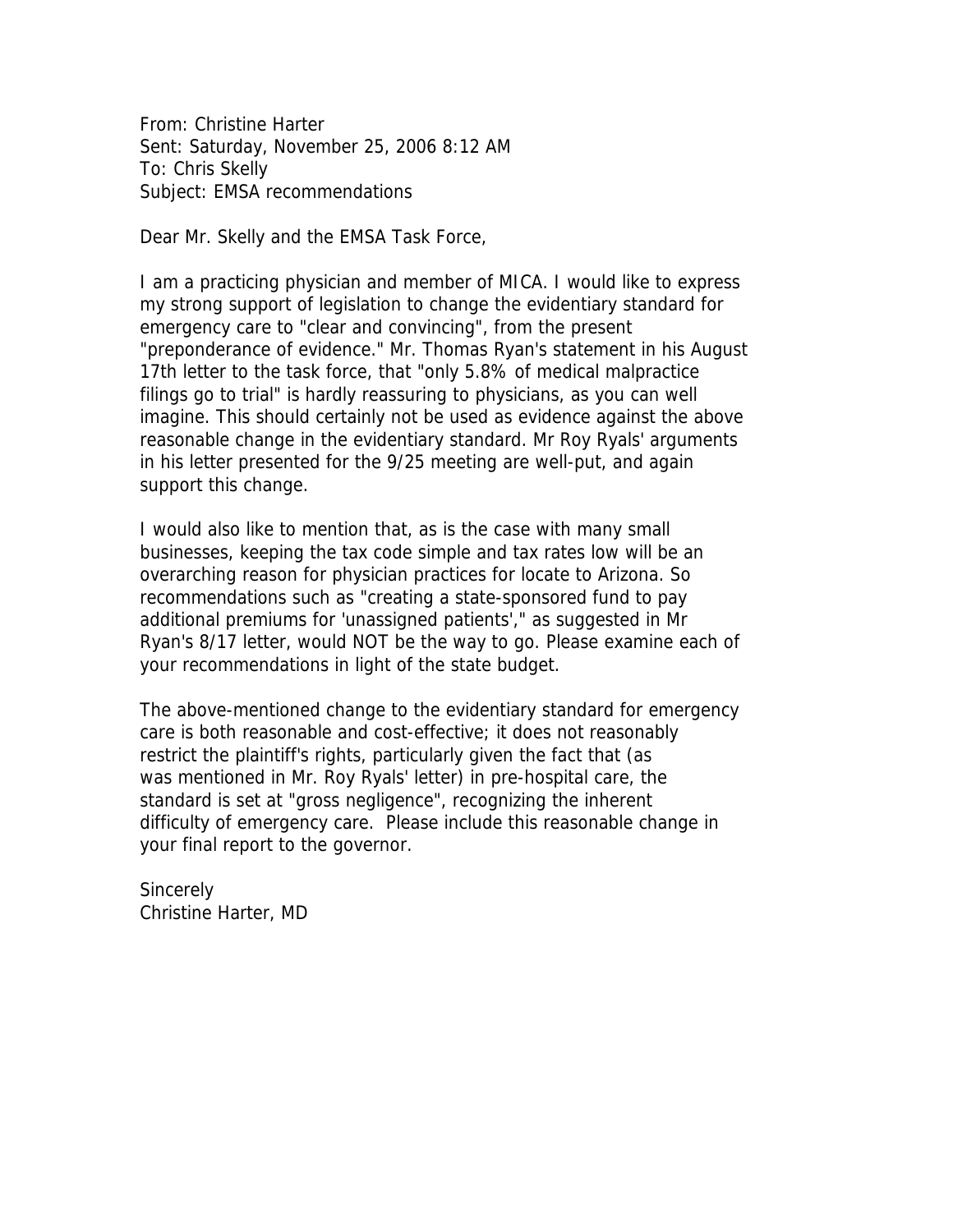From: Harry Broome Sent: Monday, November 20, 2006 8:33 PM To: Chris Skelly Cc: Christie Frakes; Joe Wells; Fred Shulski; Pat/Marty Berger;

Subject: medical professional liability - support for reform

Hello,

I am Dr. Harry Broome, a pediatrician in the West Valley. I read recently that you were heading up an Arizona task force regarding remedies to ER overcrowding and other health care woes. I can assure you that the need for medical liability reform weighs heavily on the overwhelming majority of physicians that I know. It remains a major issue in health care and needs to be addressed. The Governor's vetoing of the House Bill that moved to change the language of evidentiary standards to "clear and convincing" sent ripples through the medical community. It was afterwards discussed with much disapproval online and in our AZ AAP "eblast" email as a significant legislative defeat, and as a misjudgment by the Governor.

I know I speak for the other members of my group (Drs. Berger, Wells, Shulski, Broughton, Frakes) as well as other West Valley pediatric doctor (e.g.., Dr. Spiekerman) when I say that more Governor support of tort reform efforts are urgently needed if Arizona's health care system's prognosis is to improve.

Thank you, Harry Broome MD, FAAP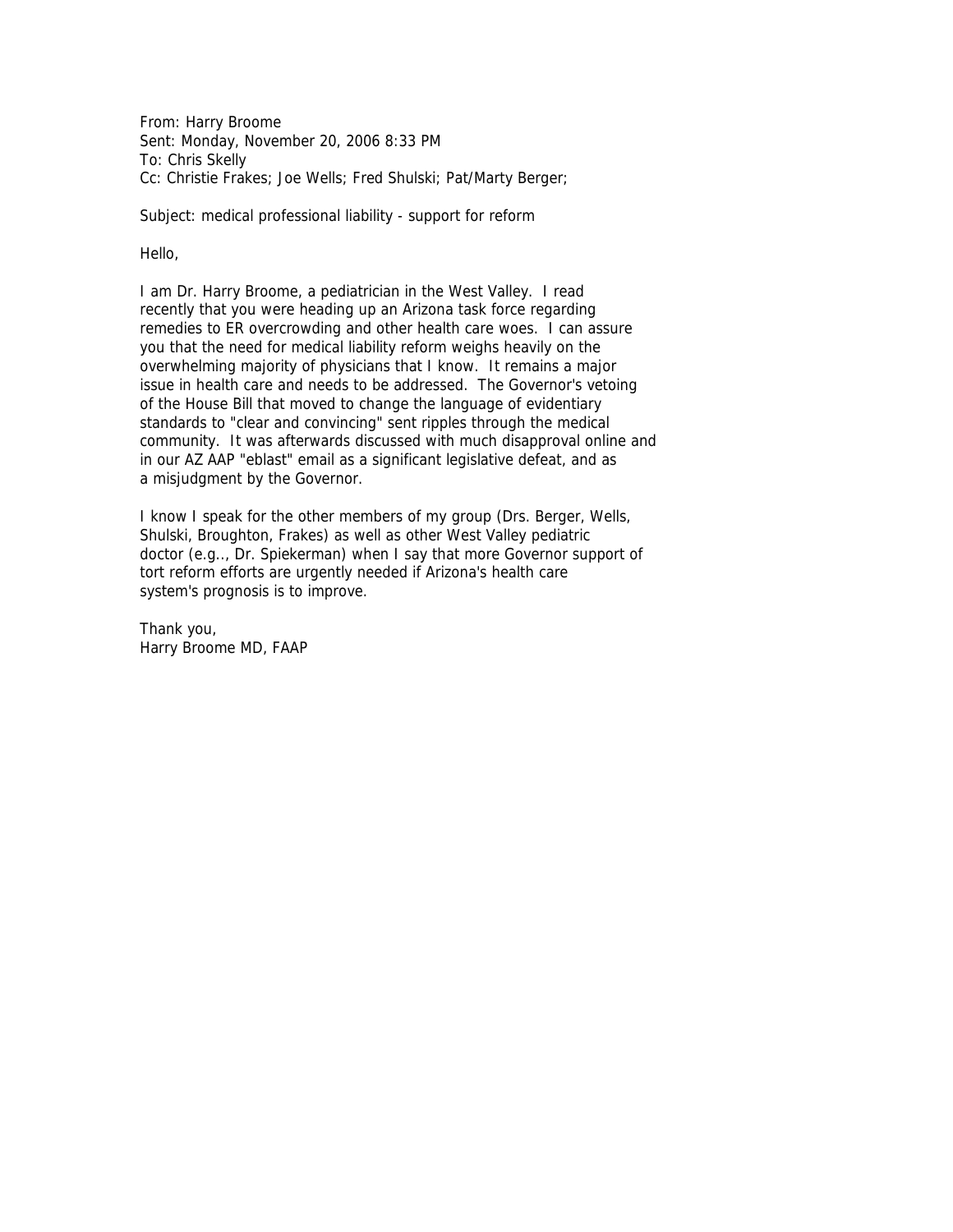

# **Arizona Community Physicians**

John G. Corcoran, M.D., F.A.C.P. Internal Medicine - Infectious Disease November 24, 2006

Robert R. Johnson, M.D. Practice Limited to Internal Medicine Mark Mecikalski, M.D. Internal Medicine

Roy Loewenstein, M.D. Internal Medicine

Christopher Skelly c/o Scott and Skelly, LLC 1313 East Osborn Road, Suite #120 Phoenix, Arizona 85017

Vegy Ron Anderson

Dear Mr. Skelly:

I am dictating this letter because a recent article in the MICA report that named you as the chairman of the Governor's Task Force regarding emergency medical services. The MICA newsletter stated that the number of lawsuits resulting from care provided in the emergency room has risen dramatically, up 130%, against MICA members in just the last two years. I think we should all be extremely concerned about this.

I was speaking with one of my colleagues very recently about a couple of physicians working in the emergency room at Tucson Medical Center who were leaving or had already left. The concensus seemed to be that they were truly overworked and overburdened and finally had it after serving reliably in the emergency room for over twenty years.

I, myself, have been practicing medicine in Tucson since 1983, first as a pulmonary physician, doing a lot of ICU care, later as a hospitalist, and finally as a general internist doing office medicine. Part of the reason I do not go the hospital anymore is because I am getting older, and it is difficult to take care of critically ill patients in the middle of the night, but one other important reason, quite frankly, is the liability situation. I was sued a long time ago, about 1986, and was actually dragged into the suit by a hospital attorney, since the hospital was sued first. Since that time, I have forced myself to be fairly cautious about what I do. I have been involved as a witness or had to testify in some other suits, and every single one of these has resulted from actions taken in the emergency room and/or the critical care unit or both. I believe this is part of the reason I do not do go to the hospital anymore. My colleagues in pulmonary medicine have seen their malpractice rates rise dramatically.

I think that the hassle of malpractice actions, combined with increasing costs of liability insurance in the face of decreasing or stable reimbursement, actually going down with inflation, is going to discourage people from going into certain fields. It does not matter how much money you have to pay for a service if you just cannot get the service, and I think that the situation in the emergency rooms in this state is really becoming critical after many, many years of stress.

5265 E. Knight Drive Tucson, AZ 85712 (520) 327-5911 Fax (520) 881-0060 www.azacp.com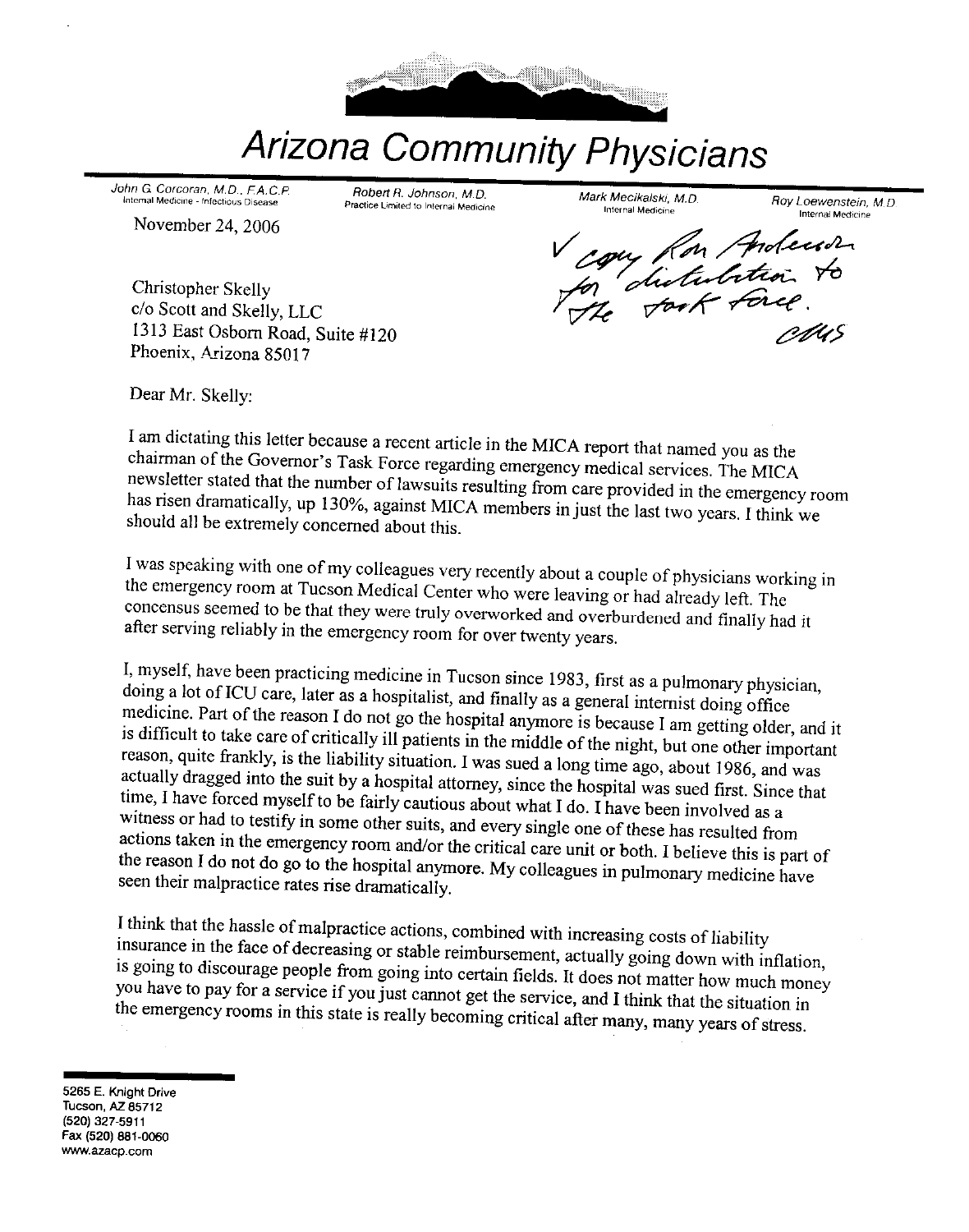November 24, 2006 Christopher Skelly Page 2 of 2

One of the first jobs I had, after an internship in Los Angeles, was working in an emergency room, because I wanted to make some money. This was in 1976, and was pre DRGs. At that time, if somebody needed a workup in the emergency room, I simply admitted them to the hospital and got on with my work, seeing patients as rapidly and expeditiously as possible. That is not possible now, for if the patient is admitted to the hospital without a definite diagnosis, Medicare will not pay the DRG, and the hospital loses money. This, for the last twenty years, has forced emergency physicians to do tremendously complicated workups while the patient is still in the emergency room, putting great stress on those facilities, so in a way, Medicare has been responsible for part of the emergency room mess.

I am not an expert in how to solve this situation, but I am frankly concerned, because I feel that someday I am going to use the emergency room, as will you, as will Governor Napolitano most likely. It behooves you and all of us to try to improve this situation for the sake of all of the citizens of Arizona.

Sincerely,

Mark Mecikalski, M.D. MM/js 11/24/2006

cc: MICA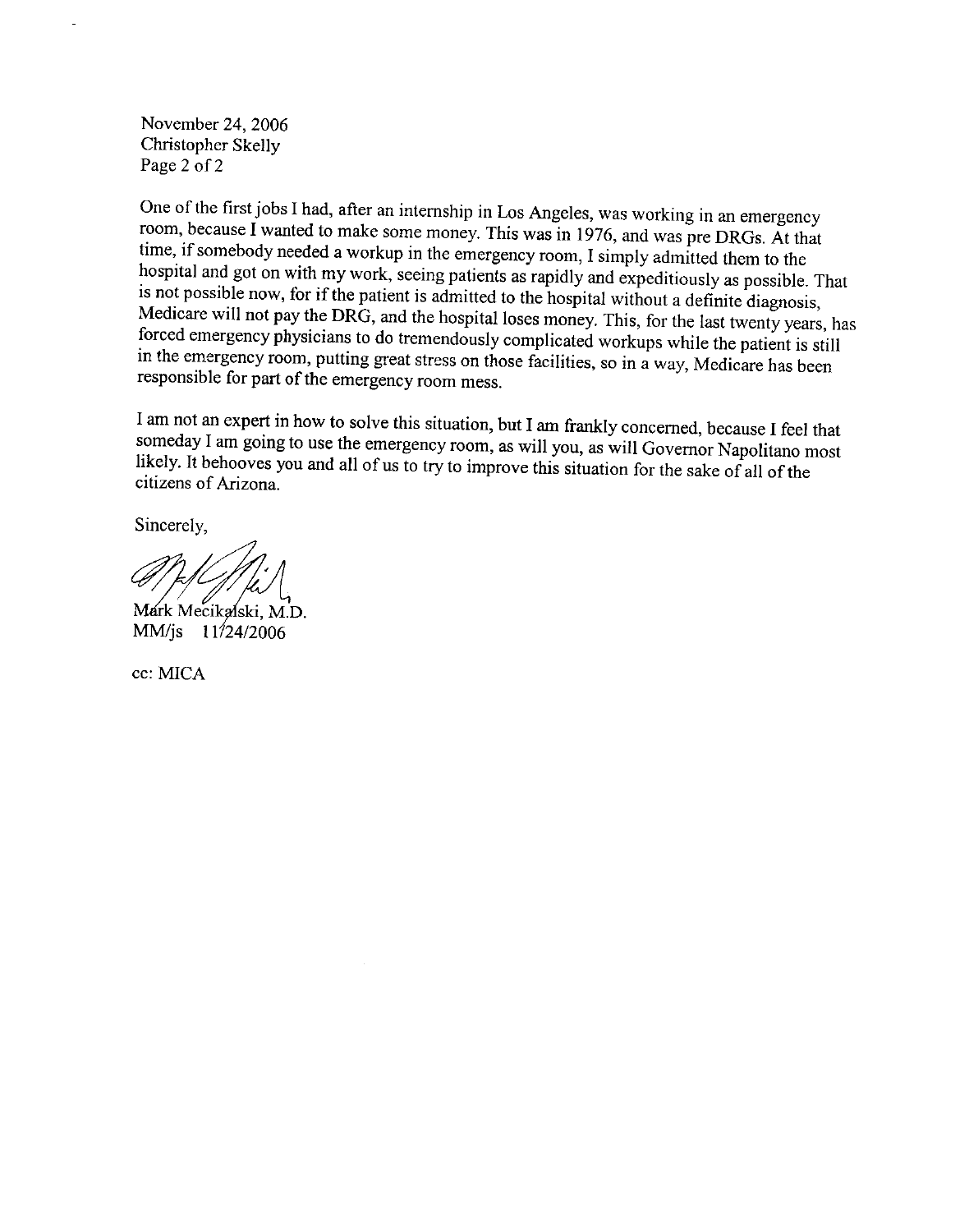

# **Emergency Medical Services Access Task Force Meeting**

**December 13, 2006**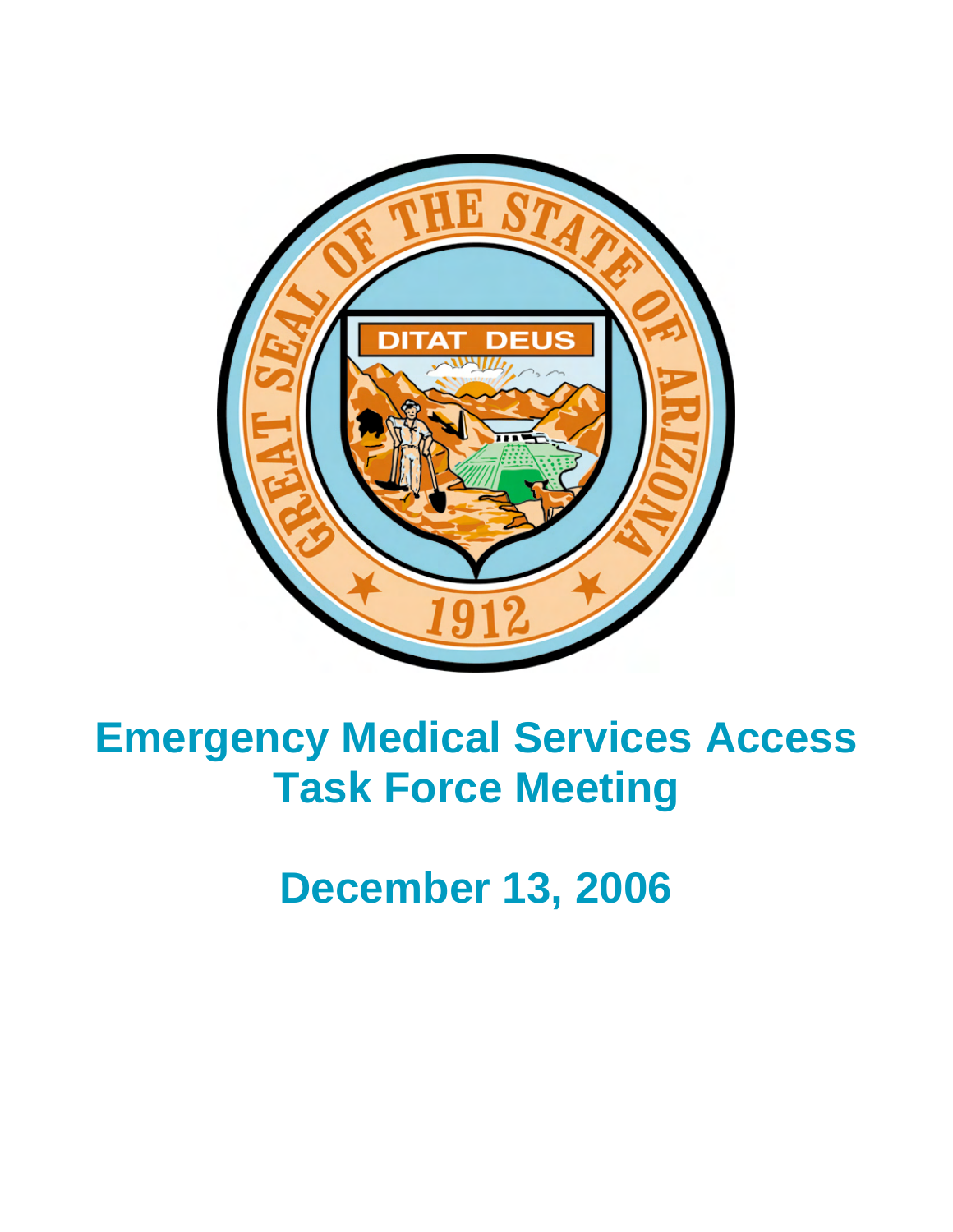

## **Emergency Medical Services Access Task Force Draft Agenda**

## **DATE:** December 13, 2006 **TIME:** 1:15 PM

**LOCATION:** Arizona State Capitol Executive Tower 2nd Floor Conference Room 1700 W. Washington, Phoenix, Arizona

#### **1. CALL TO ORDER**

#### **2. TASK FORCE MEMBER ROLL CALL**

A. Determination of quorum

#### **3. WELCOME FROM THE CHAIR**

A. Task Force member acknowledgement of service

#### **4. MEETING MINUTES**

A. Review and acceptance of the November 15, 2006 minutes

#### **5. ITEMS**

A. Welcome and presentation of the final report with the Governor

#### **6. CALL TO THE PUBLIC**

A public body may make an open call to the public during a public meeting, subject to reasonable time, place and manner restrictions, to allow individuals to address the public body on any issue within the jurisdiction of the public body. At the conclusion of an open call to the public, individual members of the public body may respond to criticism made by those who have addressed the public body, may ask staff to review a matter, or may ask that a matter be put on a future agenda. Members of the public body shall not discuss or take legal action on matters raised during an open call to the public unless the matters are properly noticed for discussion and legal action. A.R.S. § 38-431.01(G).

#### **7. ADJOURNMENT**

Persons with a disability may request a reasonable accommodation, such as a sign language interpreter, by contacting Amanda Valenzuela, Program and Project Specialist, 602-364-3150; State TDD Number 1-800-367-8939; or Voice Relay Number 711. Requests should be made as early as possible to allow time to arrange accommodations.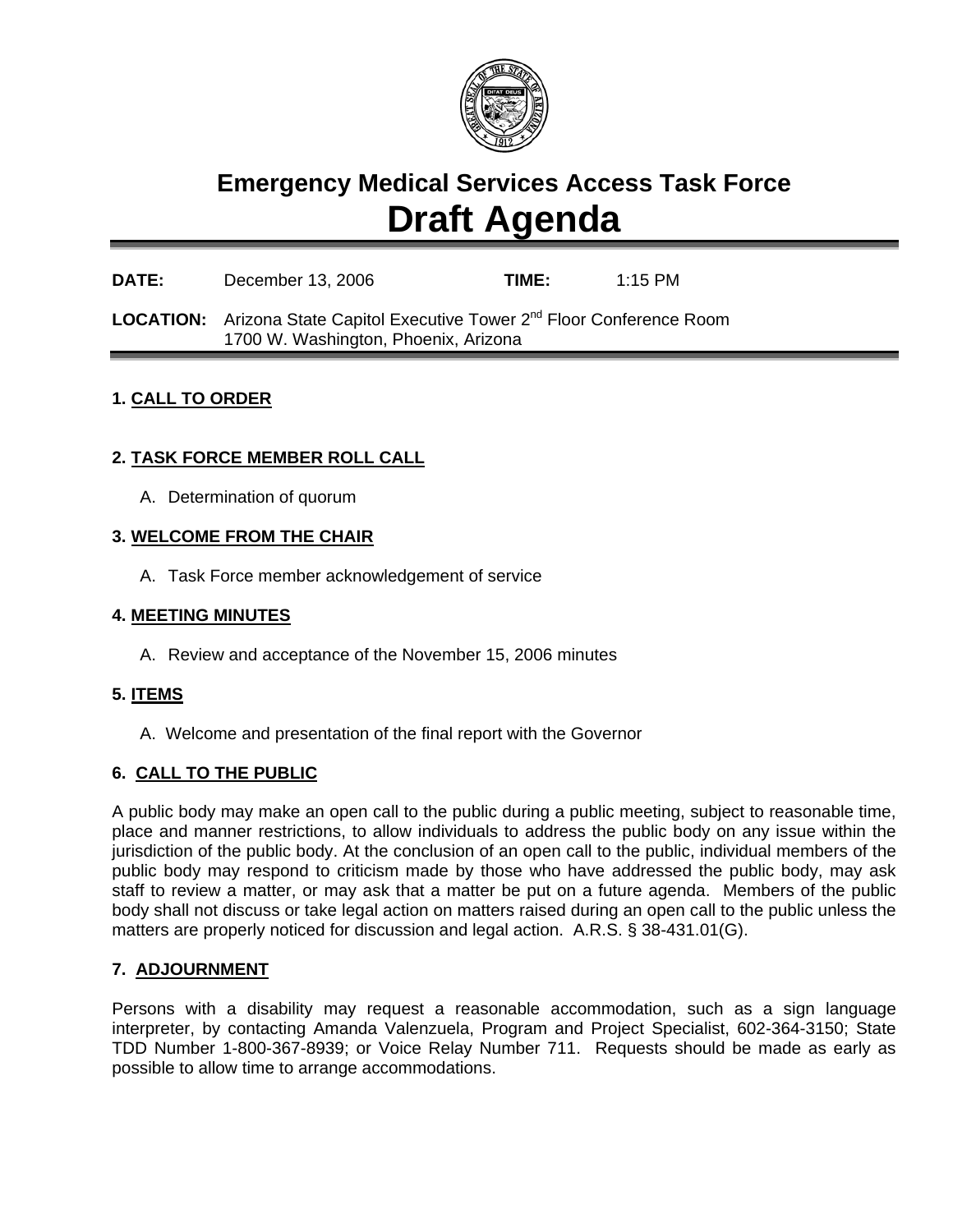Emergency Medical Services Access Task Force Meeting Minutes November 15, 2006 150 N. 18<sup>th</sup> Avenue, Suite 540-A Phoenix, AZ

#### **I. Call to Order**

The Emergency Medical Services Access Task Force was called to order by Chairman Chris Skelly at 1:00 p.m.

#### **II. Task Force Member Roll Call**

#### **Present:**

| Chris Skelly                  | Dr. Bruce Bethancourt   | Judith Berman    |  |
|-------------------------------|-------------------------|------------------|--|
| Pat Rehn                      | <b>Richard Polheber</b> | Jim Ledbetter    |  |
| <b>January Contreras</b>      | Art Pulberg             | <b>Roy Ryals</b> |  |
| Julie Nelson                  | Dr. Charles Finch       | Anne Winter      |  |
| Tom Ryan                      | Linda Hunt              |                  |  |
| Debi Wells for Tony Rodgers   |                         |                  |  |
| Ron Anderson for Susan Gerard |                         |                  |  |

#### **Absent:**

| Mark Enriquez | Donald Warne | Msgr. O'Keeffe |
|---------------|--------------|----------------|
|---------------|--------------|----------------|

#### **III. Welcome from the Chair**

#### **A. Welcome and opening statement from the Chairman**

Chris Skelly welcomed the task force to the meeting and announced to the task force that they will continue to read through the rough draft beginning on page 11.

It was reported that the task force will vote on certain items in the rough draft report and that the task force members' vote will be recorded in the minutes.

#### **IV. Meeting Minutes**

A motion was made to accept the minutes of October 25, 2006 as presented in the agenda packet.

#### **Motion carried**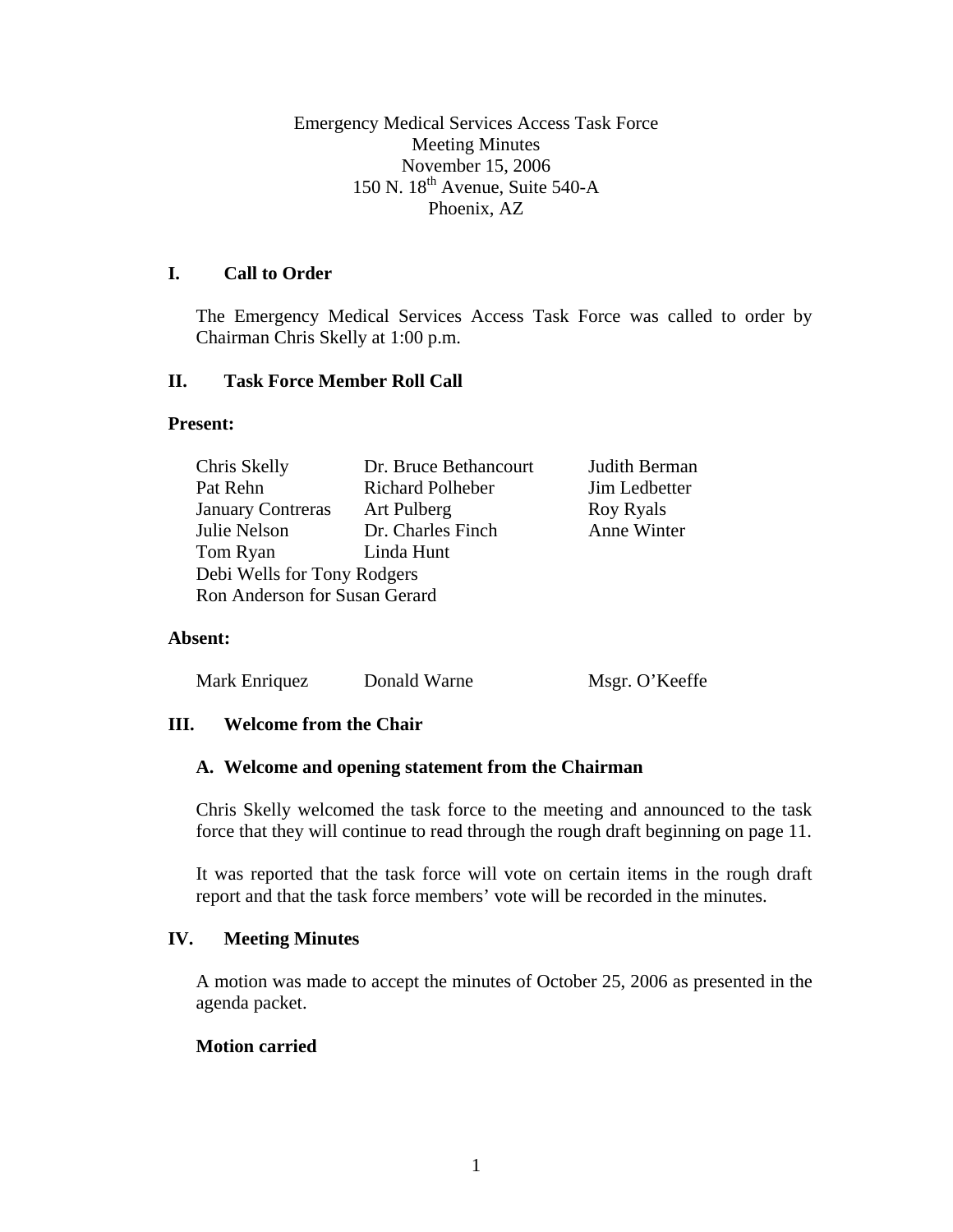#### **V. Items**

#### **A. Review of rough draft report**

A motion was made to replace pages 9 and 10 from rough draft report and insert the two page handout presented by January. This adds a recommendation to support acceleration of the expansion of the UA Downtown Medical School. **Motion carried** 

On page 11 Section II.A. it was suggested that the task force include in their report to recommend further study of reimbursement for physicians providing emergency department on-call and trauma center services.

It was recommended to remove AHCCCS from the second bullet point under section II.A.

Discussion ensued regarding "clear and convincing evidence" under section II.C. first bullet point.

The question was raised as to whether this proposal would have an actual impact on physician supply or premium rates. It was reported that no data has been found to support that a correlation exists between increasing the burden of proof to clear and convincing evidence and increasing the number of physicians practicing in Arizona. It was noted this proposal would limit the rights of the patients/consumers.

It was reported that the most asked question by physicians is "What is the malpractice climate?"

A vote was held to determine if this sentence should be removed from the report under section II.C. bullet point one: "Increase the burden of proof to "clear and convincing evidence" in civil medical liability cases filed against physicians providing EMTALA-mandated care in emergency departments or in a disaster." The results of the vote were 10-4-1abstained; and the sentence remains in the draft report.

A vote was held to determine if this sentence should be removed from the report: "This option limits medical liability reform to the emergency department and subsequent treatment of a hospital's emergency department patients." Some members stated that the reference to subsequent treatment goes beyond the scope of the legislation that was run in the 2006 session. The results of the vote were 10-4-2 abstained; and the sentence remains in the draft report.

A vote was held to determine if this sentence should be removed from the report: "Increase the required qualifications for expert witnesses testifying in medical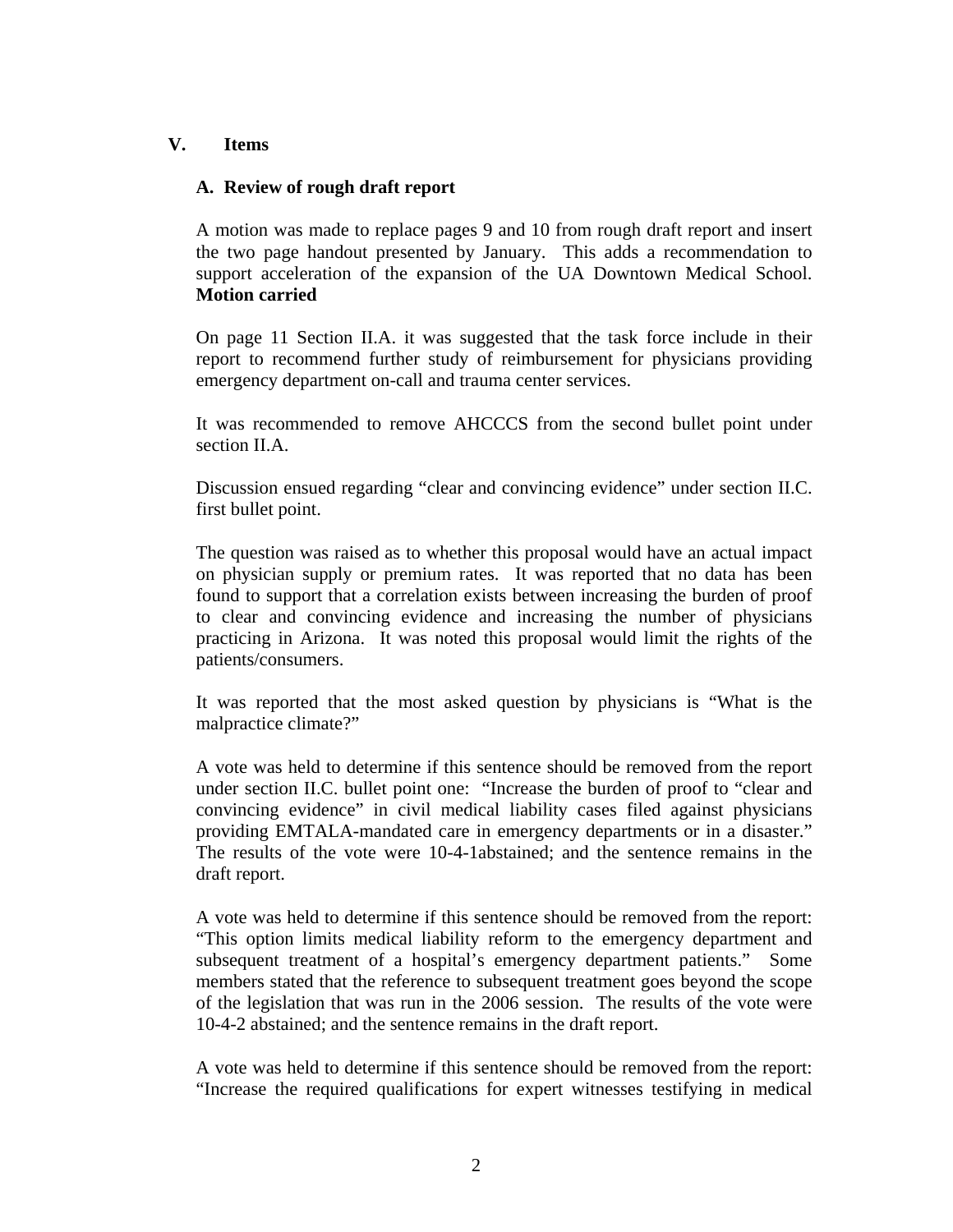liability lawsuits." The results of the vote were 2-3-4 abstained; and the sentence was deleted from the draft report.

A vote was held to determine if this sentence should be included in the report: "Petition the Arizona Supreme Court to authorize jury instructions educating juries regarding the unique environment in which on-call physicians practice in the emergency department." The results of the vote were 9-1-1 abstained; and the sentence remains in the report.

It was suggested that "hospitals" Be added to the first sentence of the first bullet point under section II. C.

It was suggested to add explore to the beginning of the sentence in bullet point two under section II. C.

It was suggested to combine the last bullet point on page 12 and with the second bullet point under section II. C.

It was suggested to remove the first bullet point on page 13.

It was suggested to remove the first and fourth bullet points under E on page 13.

Discussion ensued regarding the first bullet point on top of page 14. It was reported that the topic of the bullet point should be transformed as a positive measure regarding hospital incentives and transfer patients. In addition, it was suggested to add to the final report that this particular issue is a national issue and not only affecting Arizona.

It was suggested to remove Section II. F.

#### **B. Timeline and indicators of success**

It was agreed that a general timeline would be included rather than specific dates.

Mr. Skelly thanked the task force for their assistance with the report and posed the question to the task force if they would like to be present at the next meeting. The task force agreed that everyone should be present for the December  $13<sup>th</sup>$  meeting.

It was reported that the task force will have a one page minority report drafted to accompany the final report.

#### **VI. Call to the Public**

No report given.

#### **VI. Summary of Current Events**